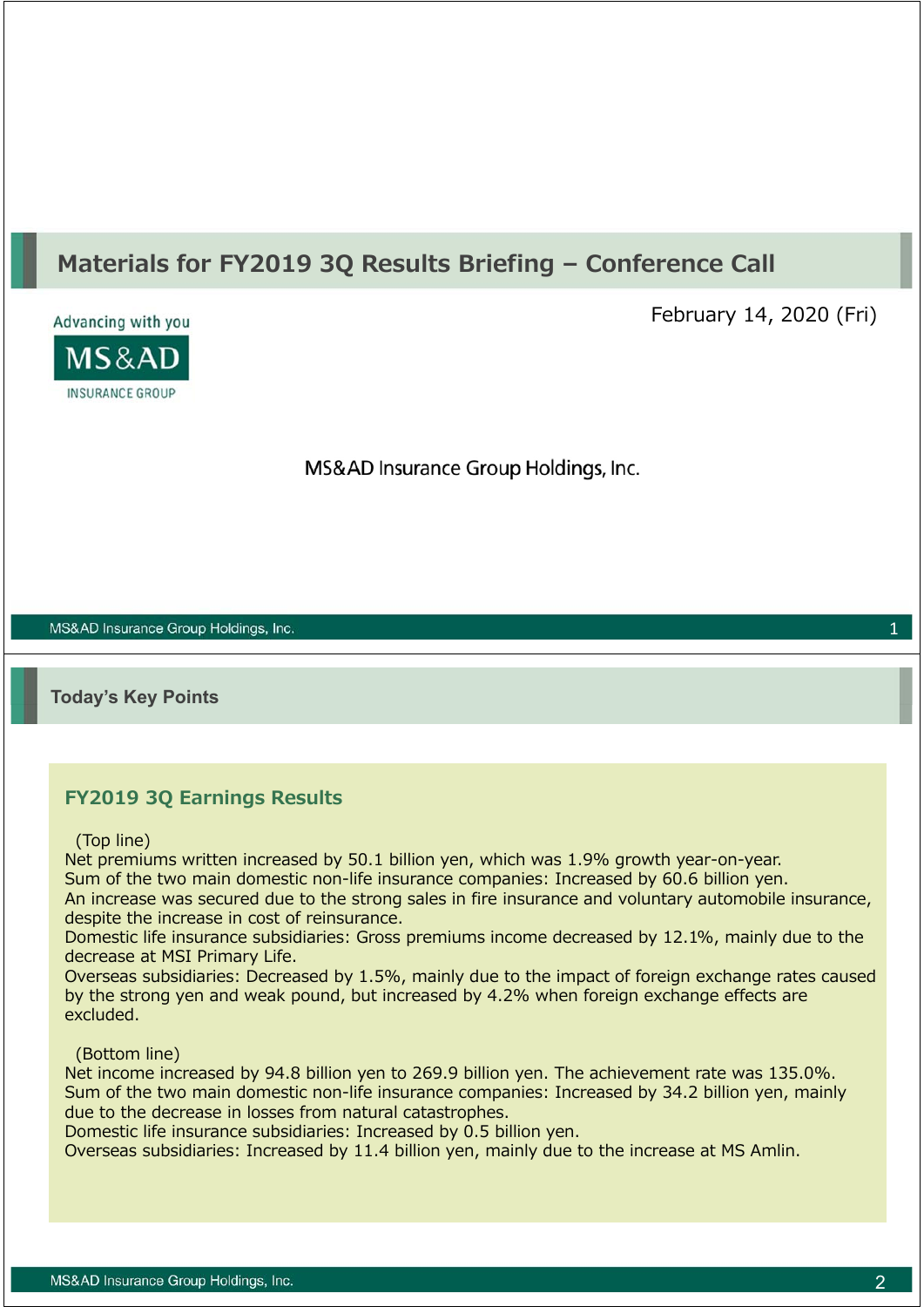| Summary of FY2019 3Q Results                                  |            |
|---------------------------------------------------------------|------------|
| Consolidated Earnings                                         | Page 5-12  |
| Domestic Non-Life Insurance Companies                         | Page 13-15 |
| Domestic Life Insurance Companies                             | Page 16-17 |
| Overseas Subsidiaries                                         | Page 18    |
| (Reference) Domestic Non-Life Insurance Companies, MSI & ADI  | Page 19-21 |
| (Reference) MS Amlin's Results for FY2019 3Q (Jan.-Sep. 2019) | Page 23-24 |
| (Reference) ESR                                               | Page 25    |
| Projected Results for FY2019 (Announced on November 19,2019)  |            |
| <b>Consolidated Earnings Forecasts</b>                        | Page 27-31 |
| Major Assumptions for Earnings Forecasts                      | Page 32    |
| Domestic Non-Life Insurance Companies                         | Page 33-34 |
| Domestic Life Insurance Companies                             | Page 35-36 |
| Overseas Subsidiaries                                         | Page 37    |
| (Refference) Domestic Non-Life Insurance Companies (MSI&ADI)  | Page 38-39 |
|                                                               |            |

Please also refer to an Excel data file uploaded on our website.

MS&AD Insurance Group Holdings, Inc.

# **Summary of FY2019 3Q Results**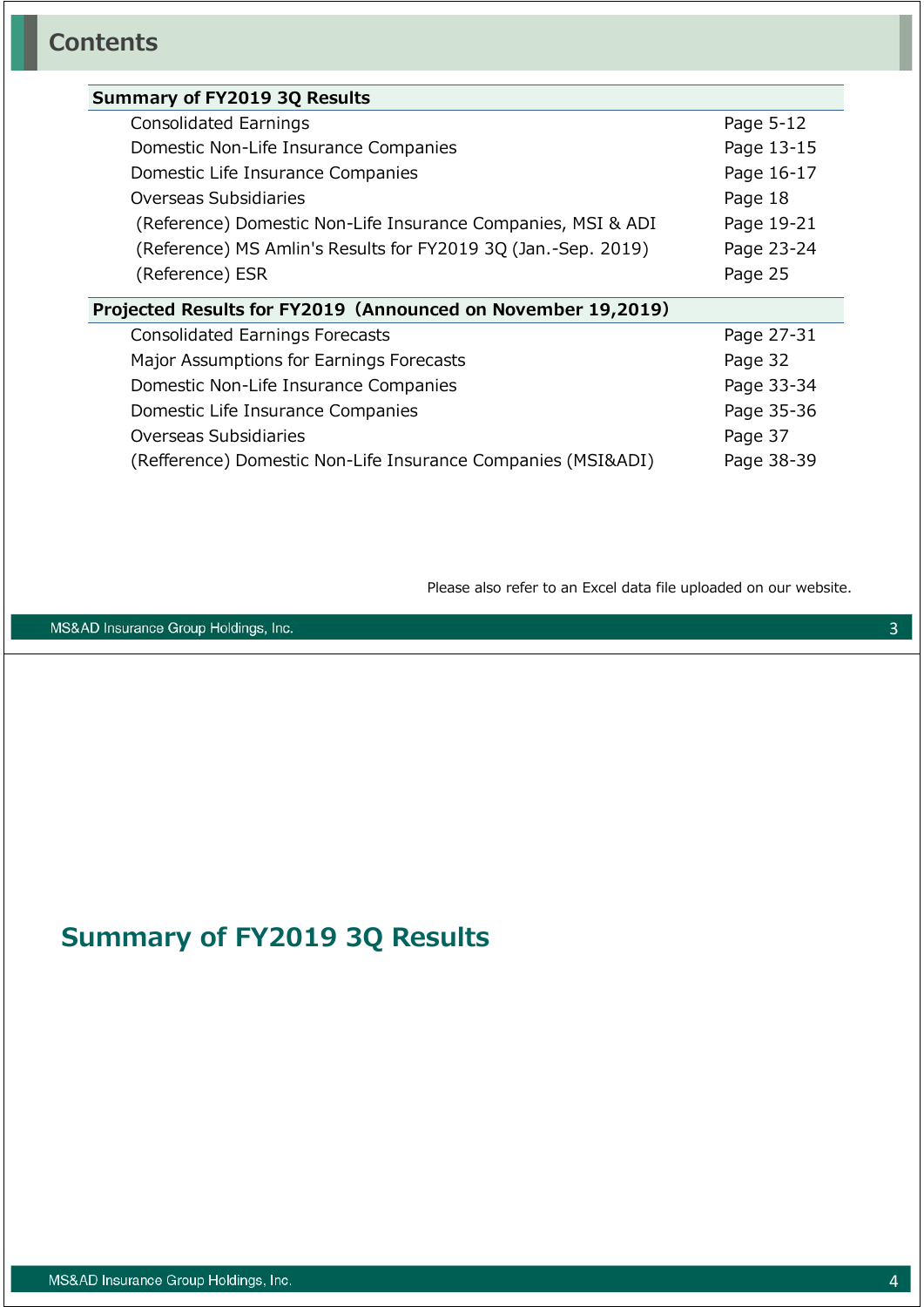# **Consolidated Earnings for FY2019 3Q (1) - Overview (i) (Top line)**

#### **Non-life insurance subsidiaries**

|                                                                                     | FY2018 3Q      | FY2019 3Q      |            |         |  |
|-------------------------------------------------------------------------------------|----------------|----------------|------------|---------|--|
|                                                                                     | <b>Results</b> | <b>Results</b> | YoY Change | Growth  |  |
| Direct premiums written <sup>*</sup><br>(excl. deposit premiums from policyholders) | 2,802.0        | 2,868.6        | 66.6       | 2.4%    |  |
| Net premiums written <sup>*</sup>                                                   | 2,675.1        | 2,725.3        | 50.1       | 1.9%    |  |
| Mitsui Sumitomo Insurance                                                           | 1,131.6        | 1,153.5        | 21.8       | 1.9%    |  |
| Aioi Nissay Dowa insurance                                                          | 923.9          | 962.6          | 38.7       | 4.2%    |  |
| Mitsui Direct General                                                               | 26.7           | 26.3           | $-0.3$     | $-1.4%$ |  |
| Overseas subsidiaries                                                               | 590.5          | 581.9          | $-8.6$     | $-1.5%$ |  |

 ※ Direct premiums written and net premiums written exclude Good Result Return Premiums of the "ModoRich" auto insurance product, which contains a special clause related to premium adjustment and refund at maturity, same hereafter.

| Life insurance subsidiaries        |                |                |            | (¥bn)     |
|------------------------------------|----------------|----------------|------------|-----------|
|                                    | FY2018 3Q      | FY2019 3Q      |            |           |
|                                    | <b>Results</b> | <b>Results</b> | YoY Change | Growth    |
| Gross premiums income <sup>*</sup> | 1,211.4        | 1,064.6        | $-146.7$   | $-12.1\%$ |
| MSI Aioi Life                      | 368.3          | 382.8          | 14.5       | $4.0\%$   |
| MSI Primary Life                   | 843.1          | 681.8          | $-161.3$   | $-19.1%$  |
| Life insurance premiums            | 980.9          | 783.7          | $-197.2$   | $-20.1\%$ |

※ Gross premiums income is for domestic life insurance subsidiaries only.

#### MS&AD Insurance Group Holdings, Inc.

# Consolidated Earnings For FY2019 3Q (1) - Overview (i) (Top line)

(Non-life insurance subsidiaries: domestic and overseas)

- Net premiums written increased by 50.1 billion yen, which was 1.9% growth year-on-year. Net premiums written increased for domestic non-life insurance subsidiaries by 58.5 billion yen. Net premiums written decreased for overseas subsidiaries by 8.6 billion yen, mainly due to the impact of foreign exchange rates (-33.1 billion yen), but increased by 24.5 billion yen, which was 4.2% growth, when foreign exchange effects are excluded.
- Net premiums written by the two main domestic non-life insurance companies increased by 60.6 billion yen. Net premiums written for fire insurance increased due to strong sales in both the retail and company sectors even though there was an increase in reinsurance costs. Voluntary automobile insurance also increased due to proposals to enhance compensation and strong sales of Dashcam type policies.

(Domestic life insurance subsidiaries)

- MSI Aioi Life: Please see slide 16
- MSI Primary Life: Please see slide 17

(¥bn)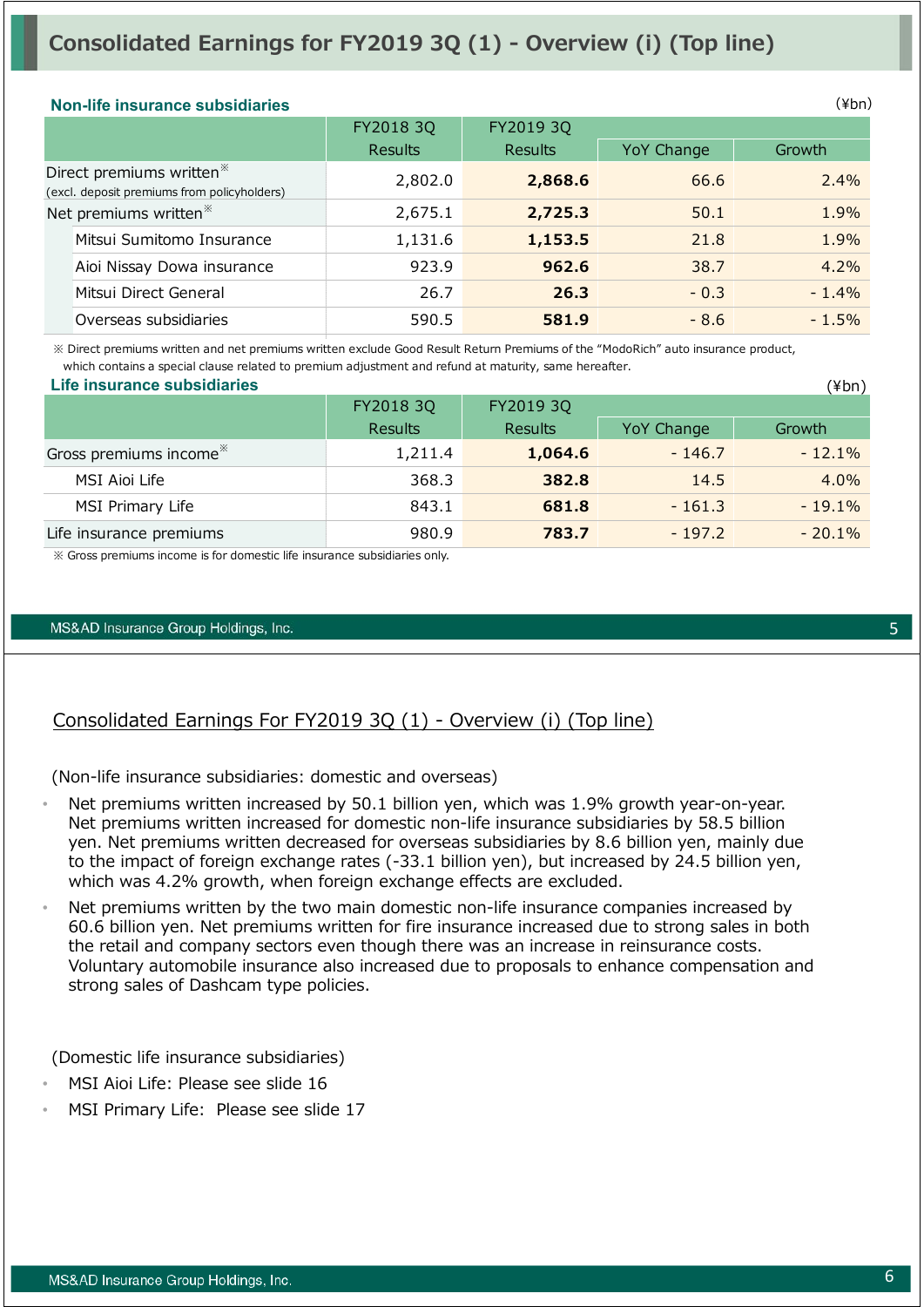|                                   |                |                |                   | $\cdots$     |
|-----------------------------------|----------------|----------------|-------------------|--------------|
|                                   | FY2018 3Q      | FY2019 3Q      |                   |              |
|                                   | <b>Results</b> | <b>Results</b> | <b>YoY Change</b> | Change Ratio |
| Ordinary profit/loss              | 237.6          | 264.7          | 27.1              | 11.4%        |
| Mitsui Sumitomo Insurance         | 176.6          | 168.2          | $-8.4$            | $-4.8%$      |
| Aioi Nissay Dowa Insurance        | 51.3           | 61.5           | 10.2              | 20.0%        |
| Mitsui Direct General Insurance   | 1.2            | 0.3            | $-0.9$            | $-74.3%$     |
| <b>MSI Aioi Life</b>              | 13.9           | 14.8           | 0.9               | 6.7%         |
| MSI Primary Life                  | 25.7           | 17.1           | $-8.5$            | $-33.3%$     |
| Overseas subsidiaries             | 14.4           | 39.4           | 24.9              | 172.2%       |
| Consolidation adjustments, others | - 45.7         | $-36.8$        | 8.9               |              |
| Net income/loss <sup>**</sup>     | 175.0          | 269.9          | 94.8              | 54.2%        |
| Mitsui Sumitomo Insurance         | 135.0          | 161.6          | 26.5              | 19.7%        |
| Aioi Nissay Dowa Insurance        | 37.9           | 45.5           | 7.6               | 20.1%        |
| Mitsui Direct General Insurance   | 1.0            | 0.2            | $-0.8$            | $-78.9%$     |
| <b>MSI Aioi Life</b>              | 6.5            | 6.9            | 0.4               | 6.6%         |
| MSI Primary Life                  | 18.7           | 18.8           | 0.1               | 0.6%         |
| Overseas subsidiaries             | 18.6           | 30.0           | 11.4              | 61.2%        |
| Consolidation adjustments, others | $-42.7$        | 6.7            | 49.5              |              |

※ Consolidated net income represents net income attributable to owners of the parent. Net income of subsidiaries is on an equity stake basis, same hereafter.

#### MS&AD Insurance Group Holdings, Inc.

# Consolidated Earnings For FY2019 3Q (1) - Overview (ii) (Bottom line)

#### <Net Income>

(Group consolidated)

Net income increased by 94.8 billion yen to 269.9 billion yen, mainly due to an increase in income for domestic non-life insurance subsidiaries and overseas subsidiaries.

(Domestic non-life insurance subsidiaries)

- MSI posted an increase of 26.5 billion yen, despite a decrease in gains on sales of strategic equity holdings, due to a decrease in losses from natural catastrophes and reversal of the reserve for price fluctuation resulting from reorganization of international business recorded in 2Q.
- AD posted an increase of 7.6 billion yen. Underwriting profit decreased due to an increase in expenses and a reduction in net catastrophe reserves, despite a decrease in losses from natural catastrophes. However, investment profit increased due to gains on sales of securities.

(Domestic life insurance subsidiaries)

• MSI Aioi Life posted an increase of 0.4 billion yen; MSI Primary Life posted an increase of 0.1 billion yen.

(Overseas subsidiaries)

Net income increased by 11.4 billion yen because of the 18.2 billion yen increase at MS Amlin due to strong investment return as well as the 1.6 billion yen increase for overseas life insurance.

7

 $(Yhn)$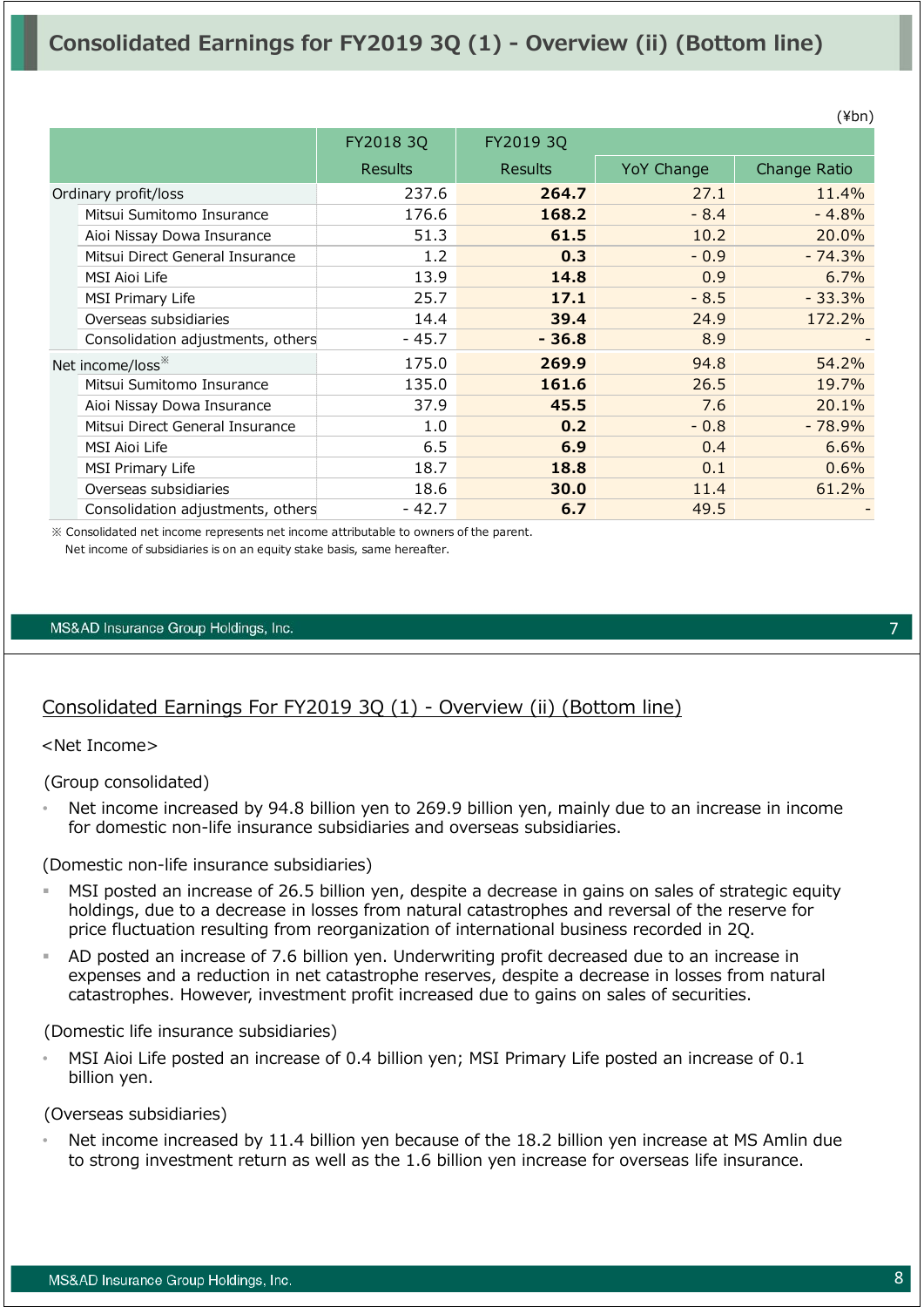# **Consolidated Earnings for FY2019 3Q (2) – YoY Results Comparison (i)**

Net income increased by 94.8 billion yen, mainly due to increases at domestic non-life and overseas subsidiaries.

Net income increased by 34.2 billion yen at the two main domestic non-life insurance companies due to positive effects of (1) the increase in earned premiums and (2) the decrease in incurred losses, despite negative factors such as (3) the net reversal of catastrophe reserves and (5) investment income.



# **Consolidated Earnings for FY2019 3Q (2) – YoY Results Comparison (ii)**

#### **Factors in YoY changes in consolidated net income**

|                                                                                                                                                    |      | FY2018 3Q<br><b>Results</b> | FY2019 3Q<br>Results | <b>Difference</b> |
|----------------------------------------------------------------------------------------------------------------------------------------------------|------|-----------------------------|----------------------|-------------------|
| Consolidated net income/loss                                                                                                                       |      | 175.0                       | 269.9                | 94.8              |
| Domestic non-life insurance $*1$ :<br>Underwriting profit/loss (excl. residential<br>earthquake and CALI (compulsory auto<br>liability insurance)) |      | 54.9                        | 85.7                 | 30.8              |
| Earned premiums and others                                                                                                                         | (1)  | 1,812.6                     | 1,843.0              | 30.4              |
| Incurred losses (incl. loss adjustment<br>expenses)                                                                                                | (2)  | $-1,239.9$                  | $-1,147.8$           | 92.0              |
| Provision/reversal of catastrophe<br>reserve                                                                                                       | (3)  | 90.2                        | 32.8                 | $-57.4$           |
| Underwriting expenses and others <sup>*2</sup>                                                                                                     | (4)  | $-608.0$                    | $-642.2$             | $-34.1$           |
| Investment profit/loss and others                                                                                                                  | (5)  | 173.0                       | 144.0                | $-28.9$           |
| Others (extraordinary loss, taxes, etc.)                                                                                                           | (6)  | $-54.9$                     | $-22.6$              | 32.3              |
| Domestic non-life insurance: Total                                                                                                                 | (7)  | 172.9                       | 207.1                | 34.2              |
| Domestic life insurance subsidiaries                                                                                                               | (8)  | 25.2                        | 25.7                 | 0.5               |
| Overseas subsidiaries                                                                                                                              | (9)  | 18.6                        | 30.0                 | 11.4              |
| Consolidation adjustments and others                                                                                                               | (10) | $-41.7$                     | 6.9                  | 48.6              |

※1 Figures for domestic non-life insurance are the simple sum of MSI and ADI.

※2 "Underwriting expenses and others" include foreign exchange profit or loss.

(¥bn)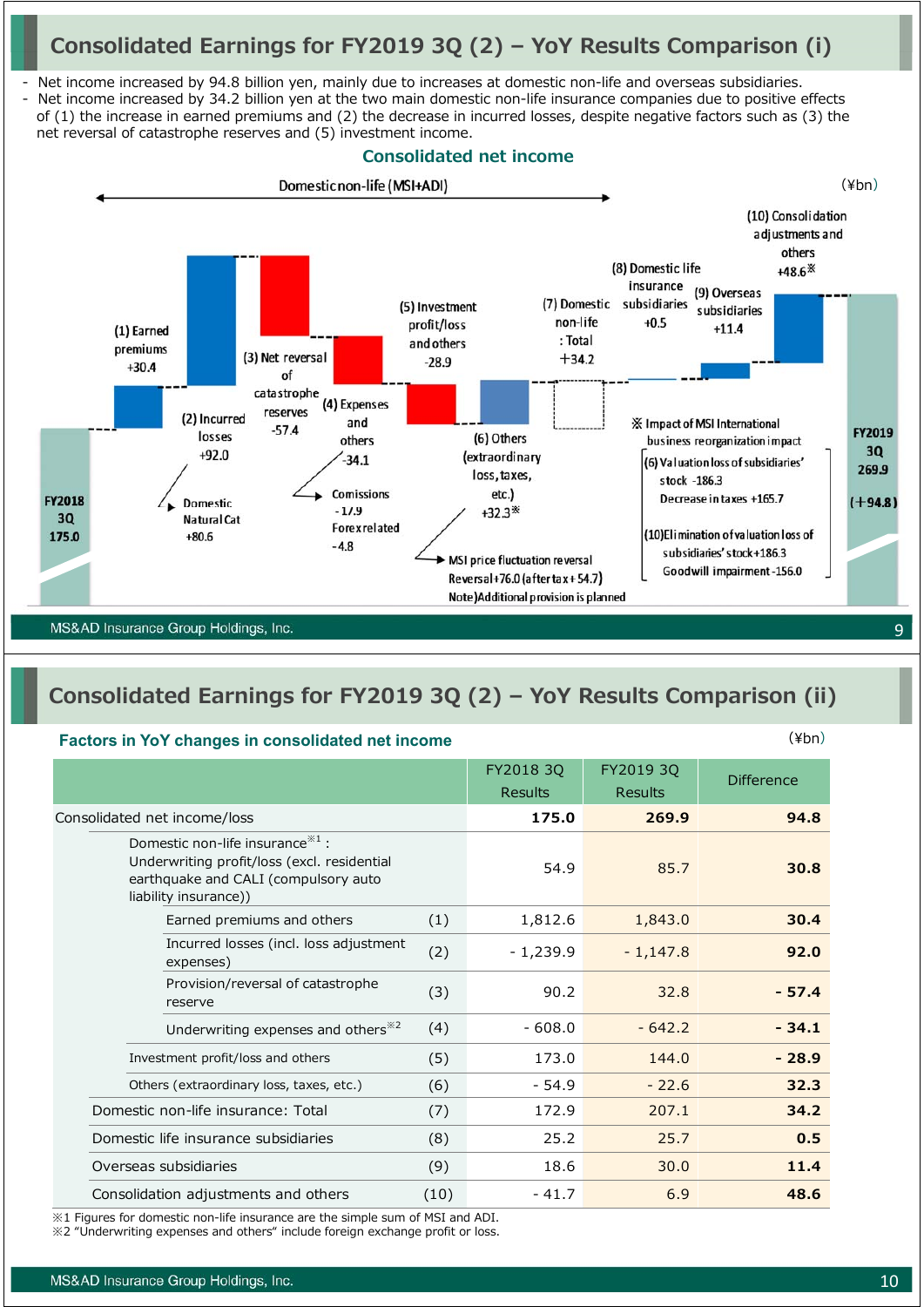# **Consolidated Earnings for FY2019 3Q (3) – Group Adjusted Profit**

Group Adjusted Profit increased by 54.4 billion yen year-on-year, mainly due to an increase in the domestic non-life insurance business and the international business.

|                                                                    |                |                | (¥bn)      |
|--------------------------------------------------------------------|----------------|----------------|------------|
|                                                                    | FY2018 3Q      | FY2019 3Q      |            |
|                                                                    | <b>Results</b> | <b>Results</b> | YoY Change |
| Group Adjusted Profit <sup>*1</sup>                                | 144.8          | 199.2          | 54.4       |
| Domestic non-life insurance business                               | 100.3          | 123.0          | 22.7       |
| Domestic life insurance business                                   | 25.6           | 27.3           | 1.6        |
| International business                                             | 16.2           | 44.2           | 27.9       |
| Financial services business and risk-<br>related services business | 2.5            | 4.6            | 2.1        |

※1 For the definition of Group Adjusted Profit, please refer to the last page. "Group Adjusted ROE" will be disclosed at the end of the fiscal year.



※2 "+" in case of provision, "-" in case of reversal

※3 Amortization of goodwill and others: -178.5 billion yen, extraordinary income/loss excluding reserves for price fluctuation: 174.8 billion yen [Decrease in tax expenses due to reorganization of international business of MSI : 165.7 billion yen)]

MS&AD Insurance Group Holdings, Inc.

# **Impact of Domestic and Overseas Natural Catastrophes FY2019 3Q**

- Incurred losses of domestic natural catastrophes decreased by 80.6 billion yen year-on-year to 124.0 billion yen due to the large impact of Typhoon "Jebi" (No. 21) in the previous year.
- Incurred losses of overseas natural catastrophes decreased by 18.5 billion yen year-on-year to 17.4 billion yen due to the absence of large natural catastrophes at ADI.

(¥bn)

#### **Impact of domestic natural catastrophes** (¥bn)

|                            | Incurred losses |                |                   |  |  |  |
|----------------------------|-----------------|----------------|-------------------|--|--|--|
|                            | FY2018 3Q       |                |                   |  |  |  |
|                            | <b>Results</b>  | <b>Results</b> | <b>YoY Change</b> |  |  |  |
| Mitsui Sumitomo Insurance  | 105.8           | 68.3           | $-37.5$           |  |  |  |
| Aioi Nissay Dowa Insurance | 98.9            | 55.7           | - 43.1            |  |  |  |
| Total                      | 204.7           | 124.0          | - 80.6            |  |  |  |

#### **Impact of overseas natural catastrophes** ※

|                            | Incurred losses        |                |                   |  |  |
|----------------------------|------------------------|----------------|-------------------|--|--|
|                            | FY2018 3Q<br>FY2019 3Q |                |                   |  |  |
|                            | <b>Results</b>         | <b>Results</b> | <b>YoY Change</b> |  |  |
| Aioi Nissay Dowa Insurance | 22.2                   | 4.5            | $-17.7$           |  |  |
| MS Amlin                   | 13.7                   | 12.9           | $-0.8$            |  |  |
| Total                      | 36.0                   | 17.4           | - 18.5            |  |  |

※ Overseas natural catastrophes for the above two companies only.

| (¥bn)             | $(\nPsi b n)$                                                          |
|-------------------|------------------------------------------------------------------------|
|                   |                                                                        |
|                   | FY2019                                                                 |
|                   | <b>Estimated final</b>                                                 |
| <b>YoY Change</b> | amount                                                                 |
| $-37.5$           | 180.7                                                                  |
| - 43.1            | 227.9                                                                  |
|                   | (Reference)<br>Typhoon "Faxai"<br>(No.15)<br>Typhoon "Hagibis" (No.19) |

※ as of end of December 2019

※ Estimated final amount of payout of Typhoon "Faxai" (No. 15) increased by 45.7 billion mainly due to increase of the average amount of payment from last estimated amount.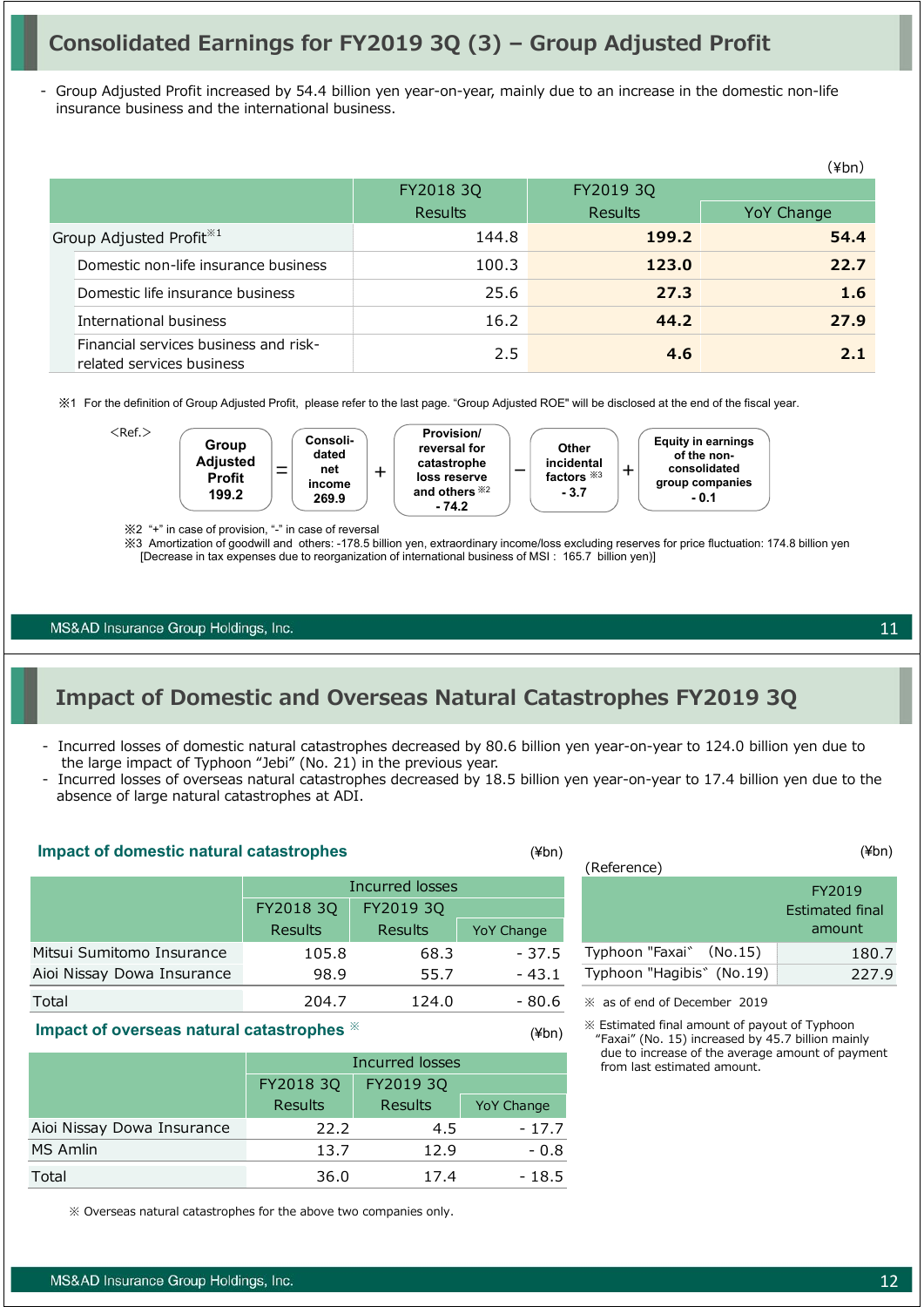(¥bn) - Underwriting profit/loss prior to reflecting catastrophe reserves increased by 88.2 billion yen year-on-year, mainly due to a decrease in losses on natural catastrophes.

|                                                                                |         | Simple Sum        |         | MSI (Non-Consolidated) |        | ADI (Non-Consolidated) |
|--------------------------------------------------------------------------------|---------|-------------------|---------|------------------------|--------|------------------------|
|                                                                                |         | <b>YoY Change</b> |         | YoY Change             |        | YoY Change             |
|                                                                                |         |                   |         |                        |        |                        |
| Net premiums written <sup>*1</sup>                                             | 2,116.2 | 60.6              | 1,153.5 | 21.8                   | 962.6  | 38.7                   |
| Earned premiums <sup>*2</sup>                                                  | 1,843.0 | 30.4              | 1,033.9 | 16.7                   | 809.1  | 13.6                   |
| Incurred losses (including loss<br>$(-)$<br>adjustment expenses) <sup>32</sup> | 1,147.8 | $-92.0$           | 634.9   | $-33.4$                | 512.9  | $-58.5$                |
| Underwriting expenses <sup>*2</sup><br>$(-)$                                   | 637.0   | 27.6              | 338.7   | 9.3                    | 298.2  | 18.3                   |
| Commissions and collection<br>expenses <sup>32</sup>                           | 385.8   | 17.9              | 201.7   | 7.9                    | 184.1  | 10.0                   |
| Other underwriting expenses <sup>32</sup>                                      | 251.1   | 9.7               | 137.0   | 1.4                    | 114.1  | 8.2                    |
| Underwriting profit/loss prior to                                              |         |                   |         |                        |        |                        |
| reflecting catastrophe reserve                                                 | 52.9    | 88.2              | 56.3    | 39.5                   | $-3.4$ | 48.7                   |
| Net catastrophe reserve                                                        | 32.8    | $-57.4$           | 25.0    | $-2.0$                 | 7.7    | $-55.3$                |
| Underwriting profit/loss after reflecting                                      | 85.7    | 30.8              | 81.4    | 37.4                   | 4.3    | $-6.6$                 |
| catastrophe reserve                                                            |         |                   |         |                        |        |                        |
| EI loss ratio $*^{2}$                                                          | 62.3%   | $-6.1pp$          | 61.4%   | $-4.3pp$               | 63.4%  | $-8.5pp$               |
| Net loss ratio <sup>*1</sup>                                                   | 63.6%   | $-3.5pp$          | 64.5%   | $-1.1$ pp              | 62.5%  | $-6.3pp$               |
| Net expense ratio <sup>*1</sup>                                                | 32.8%   | 0.5 <sub>pp</sub> | 31.6%   | 0.2 <sub>pp</sub>      | 34.3%  | 0.9 <sub>pp</sub>      |
| Combined ratio <sup>*1</sup>                                                   | 96.4%   | $-3.0pp$          | 96.1%   | $-0.9$ pp              | 96.8%  | $-5.4$ pp              |

※ 1 All lines

※2 Excluding residential earthquake and CALI (compulsory auto liability insurance)

※ "Earned premiums" are calculated with adjustments including unearned premiums (excl. natural catastrophe policy reserves) and reserve funds.

#### MS&AD Insurance Group Holdings, Inc.

# **Domestic Non-Life Insurance Companies (1) – MSI & ADI Results for FY2019 3Q (ii)**

- Investment profit decreased because of a decrease in gains on sales of securities. Sales of strategic equity holdings progressed steadily.
- MSI booked valuation loss of subsidiaries' stock (eliminated in the Consolidated results) and a profit from the reversal of the reserve for price fluctuation as an extraordinary profit/loss.

|                                                          |            |                   |                        |                   |                        | $(\n{Fbn})$       |
|----------------------------------------------------------|------------|-------------------|------------------------|-------------------|------------------------|-------------------|
|                                                          | Simple Sum |                   | MSI (Non-Consolidated) |                   | ADI (Non-Consolidated) |                   |
|                                                          |            | <b>YoY Change</b> |                        | <b>YoY Change</b> |                        | <b>YoY Change</b> |
| Underwriting profit/loss                                 | 85.7       | 30.8              | 81.4                   | 37.4              | 4.3                    | - 6.6             |
| Net interest and dividends income                        | 97.0       | $-5.1$            | 62.2                   | $-6.8$            | 34.7                   | 1.7               |
| Gains/losses on sales of securities                      | 69.1       | $-23.1$           | 39.4                   | $-38.1$           | 29.7                   | 14.9              |
| Impairment losses on securities (-)                      | 5.8        | 0.5               | 3.9                    | $-0.3$            | 1.9                    | 0.8               |
| Investment profit/loss and other<br>ordinary profit/loss | 144.0      | $-28.9$           | 86.7                   | - 45.9            | 57.2                   | 16.9              |
| Ordinary profit/loss                                     | 229.8      | 1.8               | 168.2                  | $-8.4$            | 61.5                   | 10.2              |
| <b>Extraordinary income/loss</b>                         | $-115.1$   | - 109.5           | $-113.1$               | $-110.7$          | $-2.0$                 | 1.1               |
| Income before taxes                                      | 114.6      | - 107.6           | 55.0                   | $-119.1$          | 59.5                   | 11.4              |
| <b>Taxes and others</b>                                  | - 92.4     | - 141.8           | $-106.5$               | $-145.7$          | 14.0                   | 3.8 <sub>2</sub>  |
| Net income/loss                                          | 207.1      | 34.2              | 161.6                  | 26.5              | 45.5                   | 7.6               |

|                                                                | $MSI + ADI$ |                   |
|----------------------------------------------------------------|-------------|-------------------|
|                                                                |             | <b>YoY Change</b> |
| <reference> Sales of strategic<br/>equity holdings</reference> | 88.4        | $-7.1$            |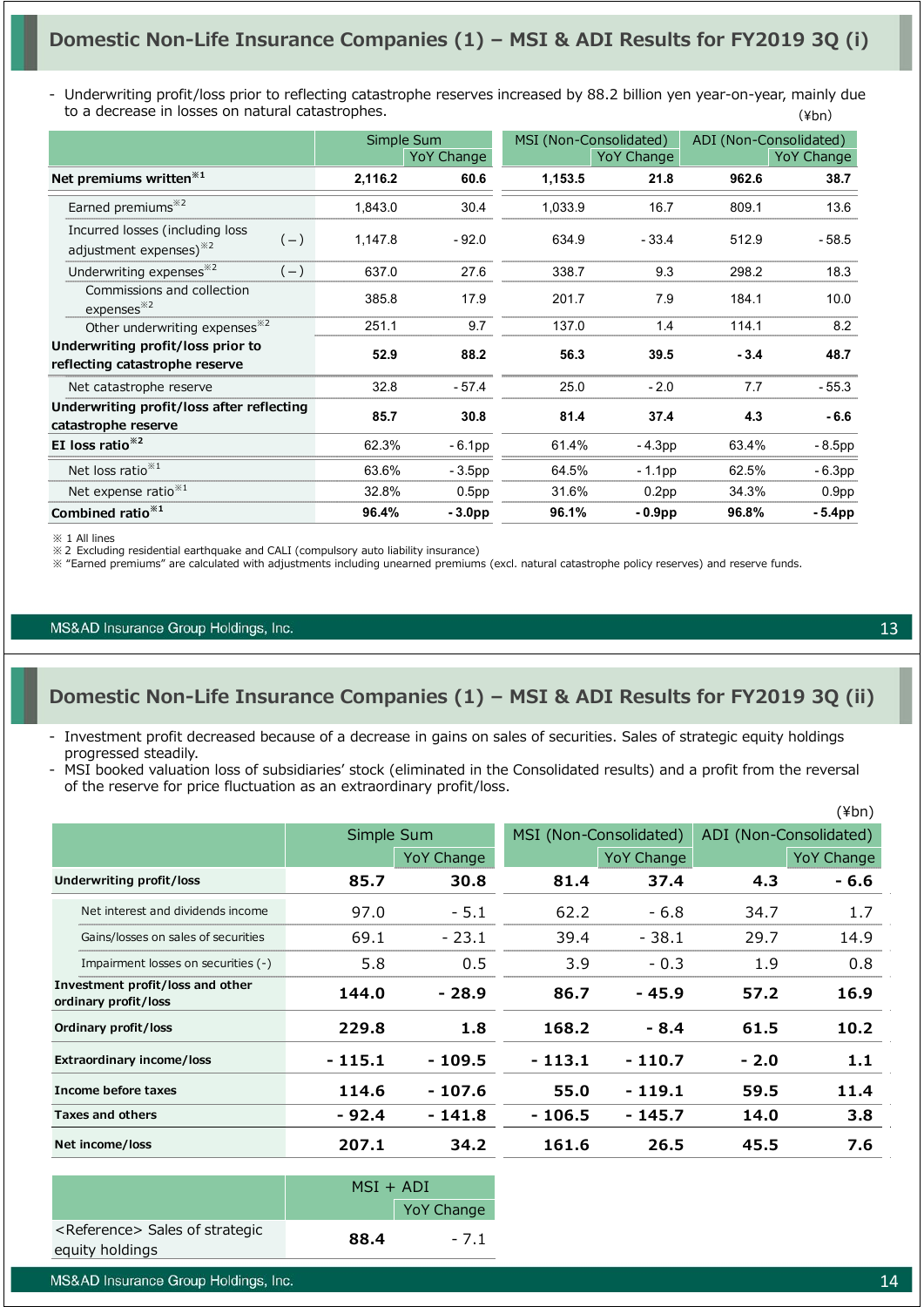### **Domestic Non-Life Insurance Companies FY2019 3Q (2) – Voluntary Auto Insurance**

- The cumulative number of accidents at the end of December decreased by 4.8% year-on-year.

- E/I loss ratio decreased by 0.1 points year-on-year to 59.4%. Any rise in the payout per claim will continue to be closely



※ All figures for factors of increase/decrease in insurance premiums are based on sales results (April to December) year-on-year.

※ Changes in average payout per claim means changes in average payout per claim over one-year period ended December. 31, 2019 compared with average payout per claim in one-year period ended Mar. 31, 2019.

※ E/I loss ratio is calculated based on the figures from April to December for each year.

MS&AD Insurance Group Holdings, Inc.

**MSI Aioi Life**

# **Domestic Life Insurance / MSI Aioi Life - Results for FY2019 3Q**

- The amount of new policies fell, mainly due to a rebound from last year's strong sales of income quarantee insurance and the suspension of sales of products for corporate customers.
- Gross premiums income increased by 14.5 billion yen due to the transition of third-sector long-term policies from MSI and ADI.

| <b>MSI Aioi Life</b>                        |                             |          |                |                                      |          | $(\n{Fbn})$  |
|---------------------------------------------|-----------------------------|----------|----------------|--------------------------------------|----------|--------------|
|                                             | FY2018 3Q                   |          | FY2019 3Q      |                                      |          |              |
|                                             | <b>Results</b>              |          | <b>Results</b> | <b>YoY Change</b>                    |          | Change Ratio |
| Amount of new policies                      |                             | 2,461.6  | 1,549.2        |                                      | $-912.3$ | $-37.1%$     |
| Annualized premiums of new<br>policies      |                             | 38.0     | 21.7           |                                      | $-16.2$  | $-42.7%$     |
| of which, third sector insurance            |                             | 13.2     | 14.7           |                                      | 1.5      | 11.8%        |
| Amount of policies in force                 | (At the beginning<br>of FY) | 24,533.1 | 24,483.6       | (Change from the<br>beginning of FY) | $-49.5$  | $-0.2%$      |
| Annualized premiums of policies<br>in force | (At the beginning<br>of FY) | 431.5    | 448.5          | (Change from the<br>beginning of FY) | 17.0     | 3.9%         |
| of which, third sector insurance            | (At the beginning<br>of FY) | 107.8    | 135.4          | (Change from the<br>beginning of FY) | 27.5     | 25.6%        |
| Gross premiums income                       |                             | 368.3    | 382.8          |                                      | 14.5     | 4.0%         |
| Ordinary profit/loss                        |                             | 13.9     | 14.8           |                                      | 0.9      | 6.7%         |
| Extraordinary income/loss                   |                             | $-0.8$   | $-0.8$         |                                      | 0.0      |              |
| Net income/loss                             |                             | 6.5      | 6.9            |                                      | 0.4      | 6.6%         |
| Core profit                                 |                             | 12.6     | 12.7           |                                      | 0.0      | 0.6%         |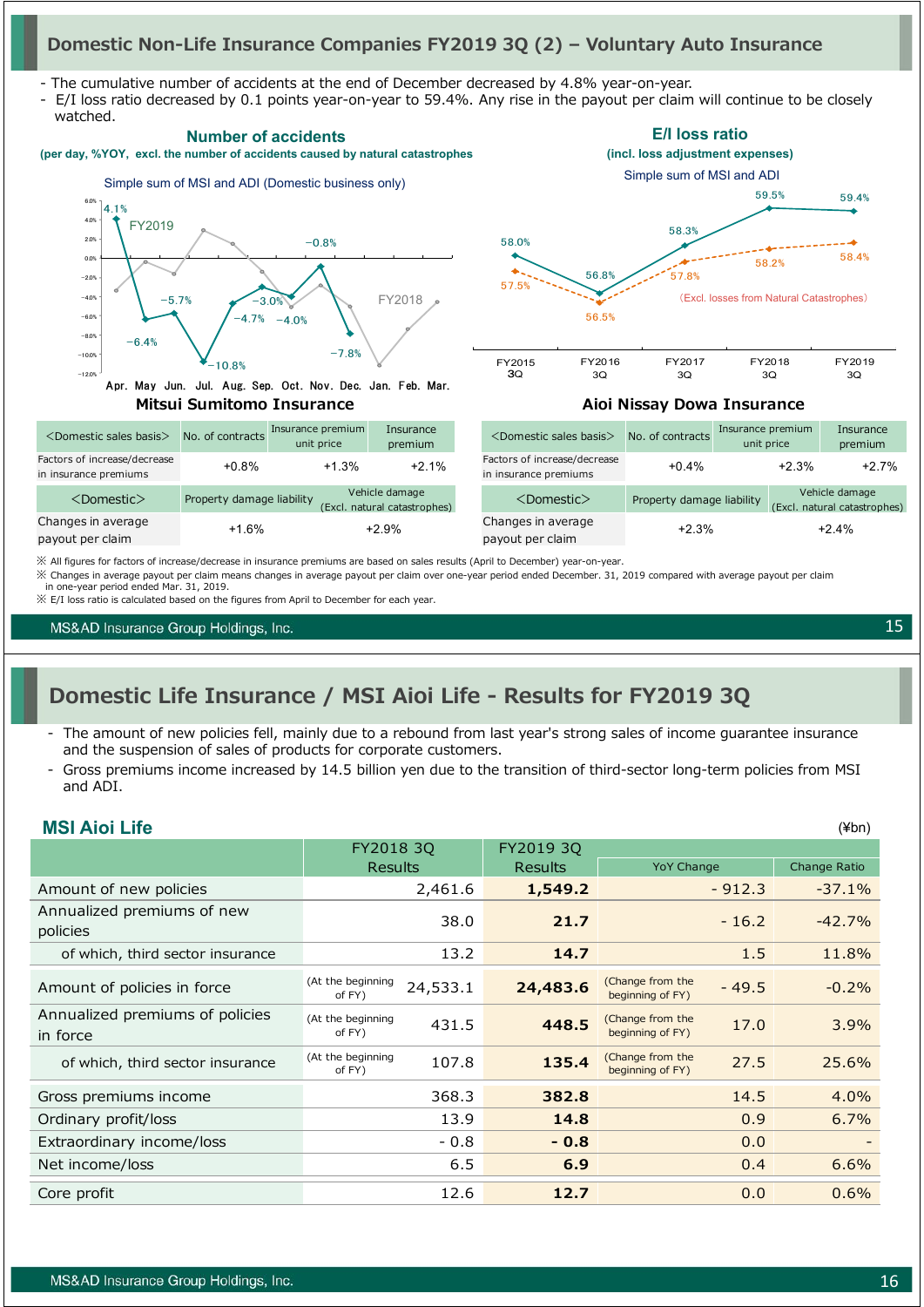# **Domestic Life Insurance / MSI Primary Life - Results for FY2019 3Q**

Gross premiums decreased by 161.3 billion yen due to a decline in income from fixed products as well as a decline in income from variable products, mainly due to a contraction in sales markets caused by the decrease in foreign interest rates.

- Net income fell 18.8 billion yen, on a par with the previous year.

| <b>MSI Primary Life</b>     |                                        |                |                                               | $(\n{Fbn})$  |
|-----------------------------|----------------------------------------|----------------|-----------------------------------------------|--------------|
|                             | FY2018 3Q                              | FY2019 3Q      |                                               |              |
|                             | <b>Results</b>                         | <b>Results</b> | <b>YoY Change</b>                             | Change Ratio |
| Amount of new policies      | 858.4                                  | 689.4          | $-168.9$                                      | $-19.7%$     |
| Amount of policies in force | (At the beginning<br>6,678.5<br>of FY) | 6,988.4        | (Change from the<br>309.8<br>beginning of FY) | 4.6%         |
| Gross premiums income       | 843.1                                  | 681.8          | $-161.3$                                      | $-19.1%$     |
| Ordinary profit/loss        | 25.7                                   | 17.1           | $-8.5$                                        | $-33.3\%$    |
| Extraordinary income/loss   | $-0.0$                                 | 8.7            | 8.7                                           |              |
| Net income/loss             | 18.7                                   | 18.8           | 0.1                                           | 0.6%         |

(¥bn)

#### **Impact of interest rates and foreign exchange rates**

|                                  | FY2018 3Q      | FY2019 3Q      |
|----------------------------------|----------------|----------------|
|                                  | <b>Results</b> | <b>Results</b> |
| Impact of interest rates         | 1.2            | $-1.1$         |
| Impact of foreign exchange rates | $-3.7$         | $-10.4$        |
| Total                            | $-2.4$         | $-11.6$        |

MS&AD Insurance Group Holdings, Inc.

# **Overseas Subsidiaries - Results for FY2019 3Q**

- Net premiums written decreased by 8.6 billion yen, mainly due to foreign exchange effects. It increased by 24.5 billion yen if foreign exchange effects are excluded.
- Net income increased by 11.4 billion yen. Net income increased by 18.2 billion yen at MS Amlin, mainly due to strong investment performance. However, net income fell 8.4 billion yen in Asia in a rebound from the gains in sales of real estate posted in the previous year.

### **Overseas subsidiaries**

|                              | FY2018 3Q      | FY2019 3Q      |                   |              |
|------------------------------|----------------|----------------|-------------------|--------------|
|                              | <b>Results</b> | <b>Results</b> | <b>YoY Change</b> | Change ratio |
| Net premiums written         | 590.5          | 581.9          | $-8.6$            | $-1.5%$      |
| Asia                         | 138.2          | 136.2          | $-1.9$            | $-1.4%$      |
| Europe                       | 417.8          | 412.7          | $-5.0$            | $-1.2%$      |
| (of which, MS Amlin)         | 386.5          | 380.9          | $-5.5$            | $-1.4%$      |
| Americas                     | 34.4           | 32.8           | $-1.6$            | $-4.7%$      |
| Net income/loss              | 18.6           | 30.0           | 11.4              | 61.2%        |
| Asia                         | 22.9           | 14.4           | $-8.4$            | $-36.9%$     |
| Europe                       | $-12.1$        | 6.2            | 18.4              |              |
| (of which, MS Amlin)         | $-9.6$         | 8.6            | 18.2              |              |
| Americas                     | 2.3            | 2.2            | $-0.1$            | $-7.3%$      |
| International Life Insurance | 5.4            | 7.0            | 1.6               | 30.2%        |

17

(¥bn)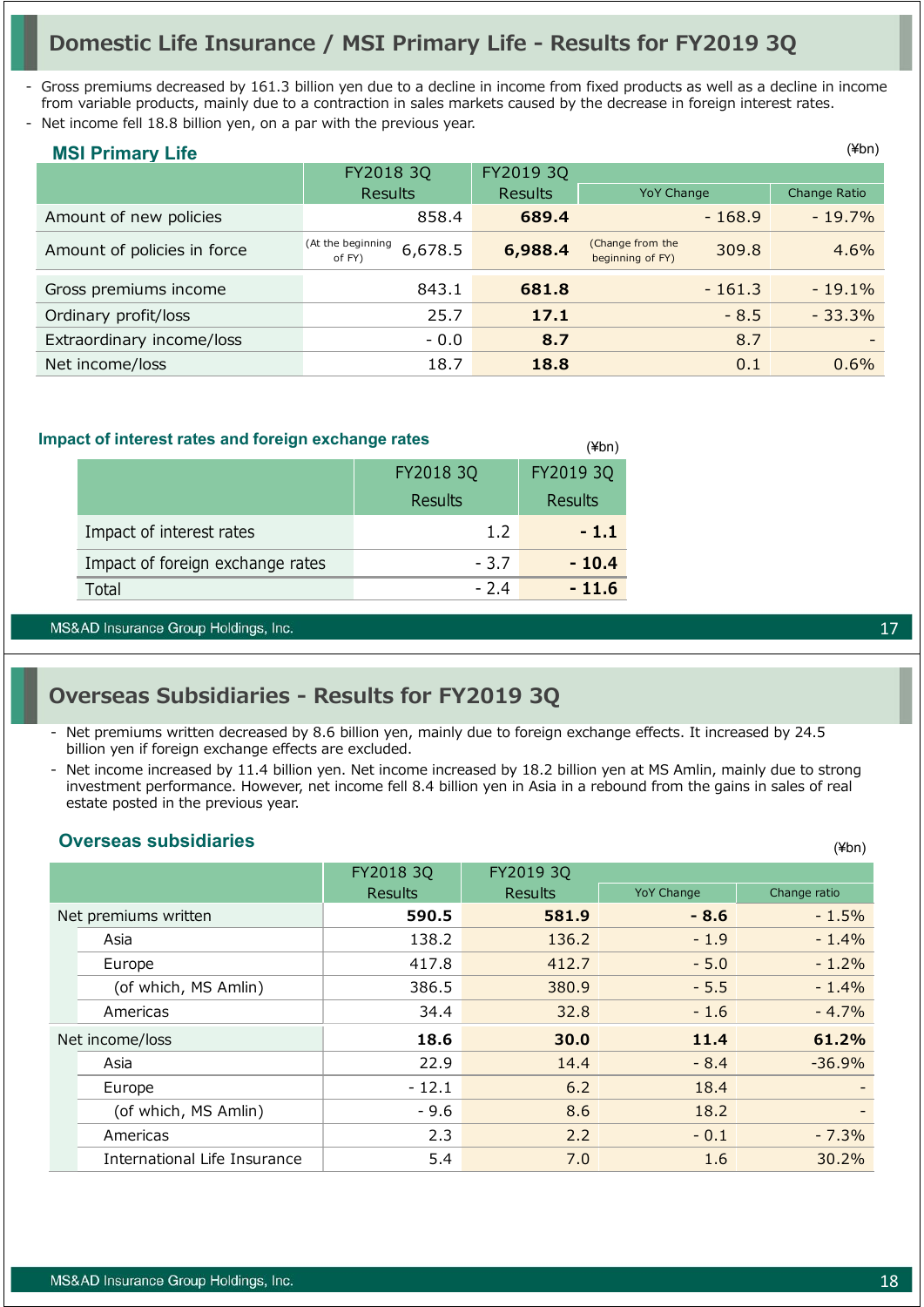# **<Reference> Domestic Non-Life Insurance Companies – MSI & ADI Results for FY2019 3Q (1)**

### Results Growth Results Growth Results Growth Fire and allied **303.0** 6.8% **150.4** 1.7% **152.6** 12.4% Marine **52.0** -2.0% **46.3** -1.0% **5.7** -9.7% Personal accident **150.9** -5.7% **107.5** -3.5% **43.4** -10.7% Voluntary automobile **1,034.0** 2.8% **500.6** 1.8% **533.3** 3.9% CALI **263.5** 5.0% **139.7** 5.5% **123.8** 4.4% Other **312.5** 3.4% **208.8** 3.9% **103.6** 2.5% Total **2,116.2** 2.9% **1,153.5** 1.9% **962.6** 4.2% Total excluding residential EQ insurance and CALI **1,852.1** 2.7% **1,013.5** 1.5% **838.6** 4.2% Simple Sum MSI (Non-Consolidated) ADI (Non-Consolidated) **Net premiums written** (¥bn)

#### MS&AD Insurance Group Holdings, Inc.

# **<Reference> Domestic Non-Life Insurance Companies – MSI & ADI Results for FY2019 3Q (2)**

#### **EI loss ratio (Simple sum)**

|                                                           |           | EI Loss Ratio |                   |           | EI Loss Ratio               |                   |  |  |
|-----------------------------------------------------------|-----------|---------------|-------------------|-----------|-----------------------------|-------------------|--|--|
|                                                           |           |               |                   |           | (excl. impact of nat. cat.) |                   |  |  |
|                                                           | FY2018 3Q |               | FY2019 3Q         | FY2018 3Q | FY2019 3Q                   |                   |  |  |
|                                                           | Results   | Results       | <b>YoY Change</b> | Results   | Results                     | <b>YoY Change</b> |  |  |
| Fire and allied (excl.<br>residential EQ)                 | 120.5%    | 81.7%         | $-38.8pp$         | 53.5%     | 49.9%                       | $-3.6pp$          |  |  |
| Marine                                                    | 58.0%     | 61.6%         | 3.6 <sub>pp</sub> | 55.0%     | 59.5%                       | 4.5pp             |  |  |
| Personal accident                                         | 51.4%     | 52.0%         | 0.6 <sub>pp</sub> | 51.3%     | 52.0%                       | 0.7 <sub>pp</sub> |  |  |
| Voluntary automobile                                      | 59.5%     | 59.4%         | $-0.1$ pp         | 58.2%     | 58.4%                       | 0.2 <sub>pp</sub> |  |  |
| Other                                                     | 56.7%     | 57.9%         | 1.2 <sub>pp</sub> | 52.8%     | 55.5%                       | 2.7 <sub>pp</sub> |  |  |
| Total (excluding<br>residential EQ insurance<br>and CALI) | 68.4%     | 62.3%         | $-6.1$ pp         | 55.9%     | 56.0%                       | 0.1 <sub>pp</sub> |  |  |

 $\frac{1}{2}$  Incurred losses = Net loss paid + loss adjustment expenses + movement in outstanding claims

※ Earned premiums, a denominator of EI loss ratio, are calculated with adjustments including unearned premiums (excl. natural catastrophe policy reserves) and reserve funds.

※ "Impact of nat. cat." means incurred loss from domestic and overseas natural catastrophes in the each year deducting the collected amount of Cat Bonds related to natural catastrophes in FY 2018.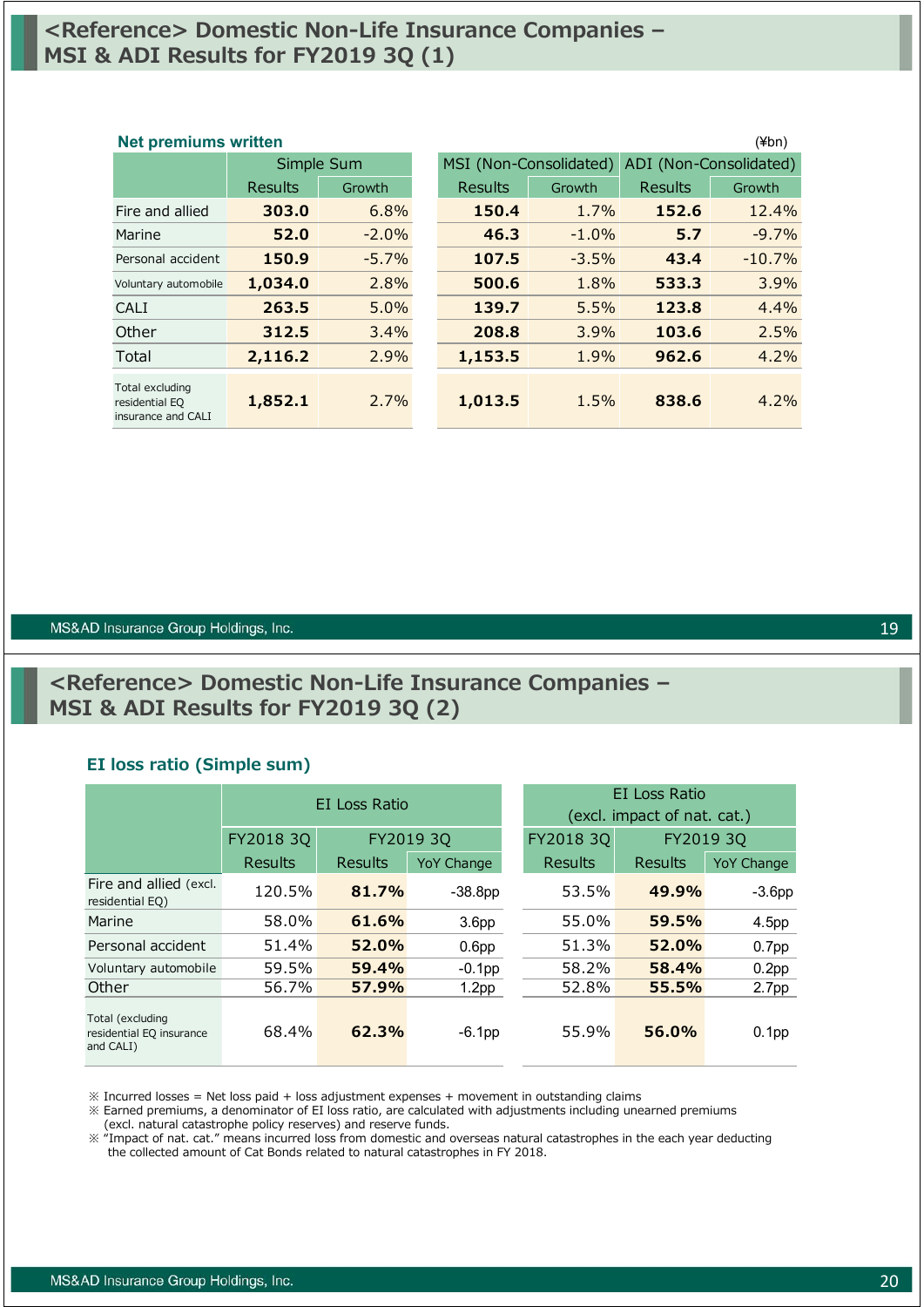### **EI loss ratio (MSI (Non-consolidated), ADI (Non-consolidated))**

|                                                      |                |                   | EI Loss Ratio  |                                               |         | EI Loss Ratio<br>(excl. impact of nat. cat.) |                        |                   |  |  |
|------------------------------------------------------|----------------|-------------------|----------------|-----------------------------------------------|---------|----------------------------------------------|------------------------|-------------------|--|--|
|                                                      |                |                   |                | MSI (Non-consolidated) ADI (Non-consolidated) |         | MSI (Non-consolidated)                       | ADI (Non-consolidated) |                   |  |  |
|                                                      | <b>Results</b> | <b>YoY Change</b> | <b>Results</b> | YoY Change                                    | Results | <b>YoY Change</b>                            | <b>Results</b>         | <b>YoY Change</b> |  |  |
| Fire and allied<br>(excl. residential EQ)            | 77.5%          | $-31.1$ pp        | 86.9%          | $-48.6pp$                                     | 50.6%   | $-4.0pp$                                     | 49.0%                  | $-3.1$ pp         |  |  |
| Marine                                               | 61.8%          | 5.4 <sub>pp</sub> | 59.9%          | $-10.8$ pp                                    | 59.4%   | 6.4 <sub>pp</sub>                            | 59.9%                  | $-10.8$ pp        |  |  |
| Personal accident                                    | 51.8%          | 0.3 <sub>pp</sub> | 52.4%          | 1.2 <sub>pp</sub>                             | 51.8%   | 0.4 <sub>pp</sub>                            | 52.4%                  | 1.3 <sub>pp</sub> |  |  |
| Voluntary automobile                                 | 59.1%          | 0.0 <sub>pp</sub> | 59.6%          | $-0.2$ pp                                     | 58.3%   | 0.3 <sub>pp</sub>                            | 58.5%                  | 0.0 <sub>pp</sub> |  |  |
| Other                                                | 58.7%          | 2.7 <sub>pp</sub> | 56.4%          | $-1.6$ pp                                     | 56.6%   | 4.8 <sub>pp</sub>                            | 53.1%                  | $-1.8$ pp         |  |  |
| Total excluding residential<br>EQ insurance and CALI | 61.4%          | $-4.3pp$          | 63.4%          | $-8.5$ pp                                     | 56.0%   | 0.7 <sub>pp</sub>                            | 55.9%                  | $-0.7$ pp         |  |  |

 $\%$  Incurred losses = Net loss paid + loss adjustment expenses + movement in outstanding claims

※ Earned premiums, a denominator of EI loss ratio, are calculated with adjustments including unearned premiums (excl. natural catastrophe policy reserves) and reserve funds.

※ "Impact of nat. cat." means incurred loss from domestic and overseas natural catastrophes in the each year deducting the collected amount of Cat Bonds related to natural catastrophes in FY 2018.

MS&AD Insurance Group Holdings, Inc.

(Blank)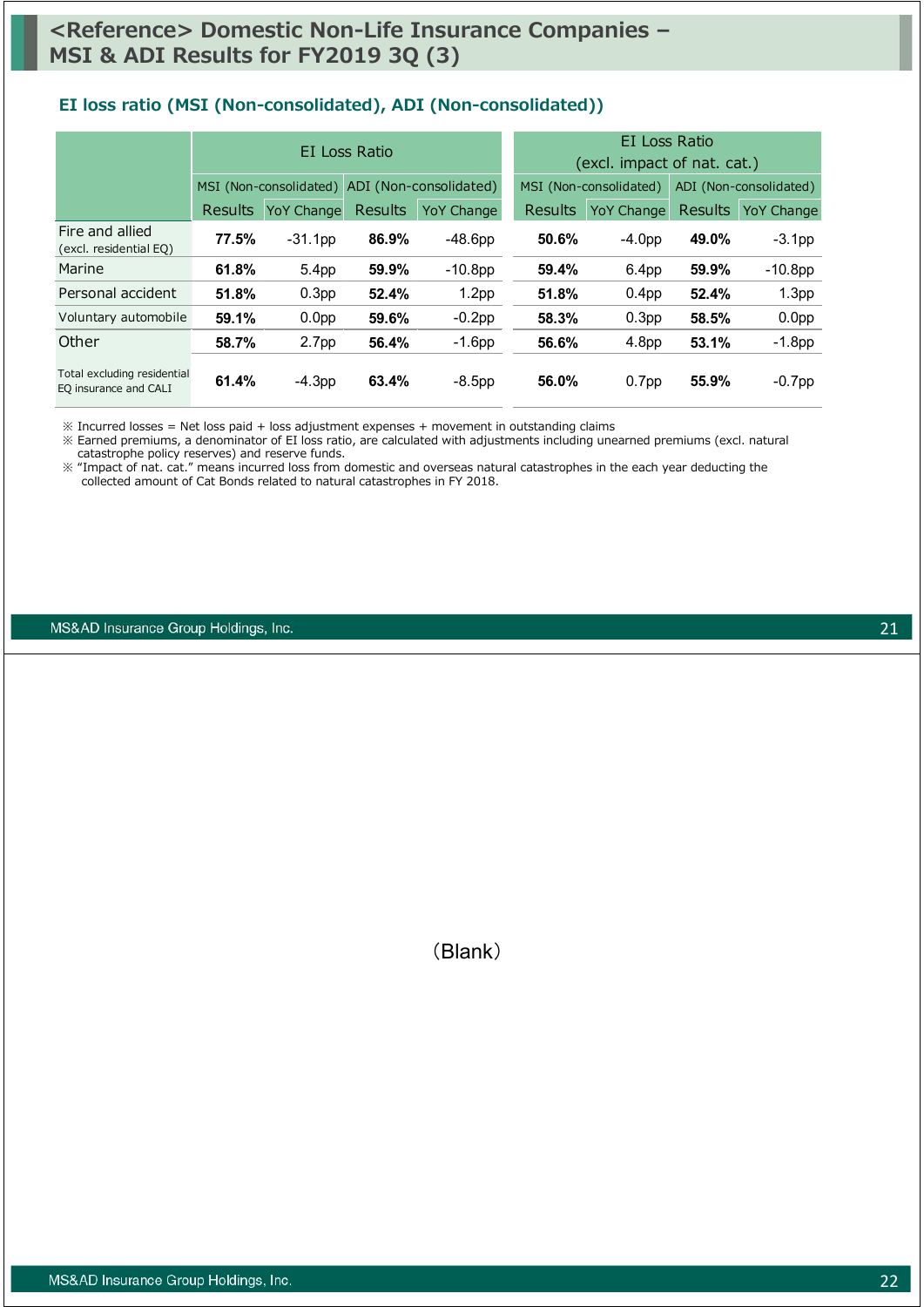# **<Reference> MS Amlin's Results for FY2019 3Q (Jan. – Sep. 2019) ※1**

|                                                      |                |                | (Emn)      |  |
|------------------------------------------------------|----------------|----------------|------------|--|
|                                                      | FY2018 3Q      |                |            |  |
|                                                      | <b>Results</b> | <b>Results</b> | YoY change |  |
| Net premiums written                                 | 2,611          | 2,746          | 135        |  |
| Net premiums earned                                  | 2,326          | 2,348          | 22         |  |
| Incurred losses (including loss adjustment expenses) | 1,649          | 1,632          | $-16$      |  |
| Expense for acquisition and other operating expense  | 835            | 805            | $-31$      |  |
| Underwriting profit/loss                             | $-119$         | $-47$          | 72         |  |
| Investment profit/loss <sup>*2</sup>                 | 123            | 235            | 111        |  |
| Non-operating profit/loss <sup>*3</sup>              | $-90$          | $-117$         | $-27$      |  |
| Net income/loss after tax                            | - 65           | 62             | 128        |  |
|                                                      |                |                |            |  |
| EI claims ratio                                      | 70.9%          | 69.5%          | $-1.4pp$   |  |
| EI expense ratio $*4$                                | 34.2%          | 32.5%          | $-1.7$ pp  |  |
| EI combined ratio $*4$                               | 105.1%         | 102.0%         | $-3.1pp$   |  |

※1 On a local (UK) reporting basis

※2 MS Amlin adopts the accounting method where securities market value fluctuations are reflected in the profit-loss statement.

※3 The main item of "Non-operating profit/loss" is expenses of non-insurance companies.

※4 EI expense ratio and EI combined ratio are calculated by taking into account foreign exchange gains/losses included in underwriting profit.

#### MS&AD Insurance Group Holdings, Inc.

<Reference> MS Amlin's Results for FY2019 3Q (Jan. – Sep. 2019)

(Net income)

• Net income after tax increased by £128 million year-on-year to £62 million, mainly due to a strong investment return.

(Underwriting profit)

- Underwriting profit was broadly in line with earning forecast.
- Non-catastrophe EI claims ratio improved by 5.4pp year-on-year to 63.8% but fell short of the initial plan, mainly due to non-catastrophe large loss activities.

(Investment return)

- Investment return was £235 million, an increase of £111 million year-on-year, on the back of
- strong performance of equity and bond funds.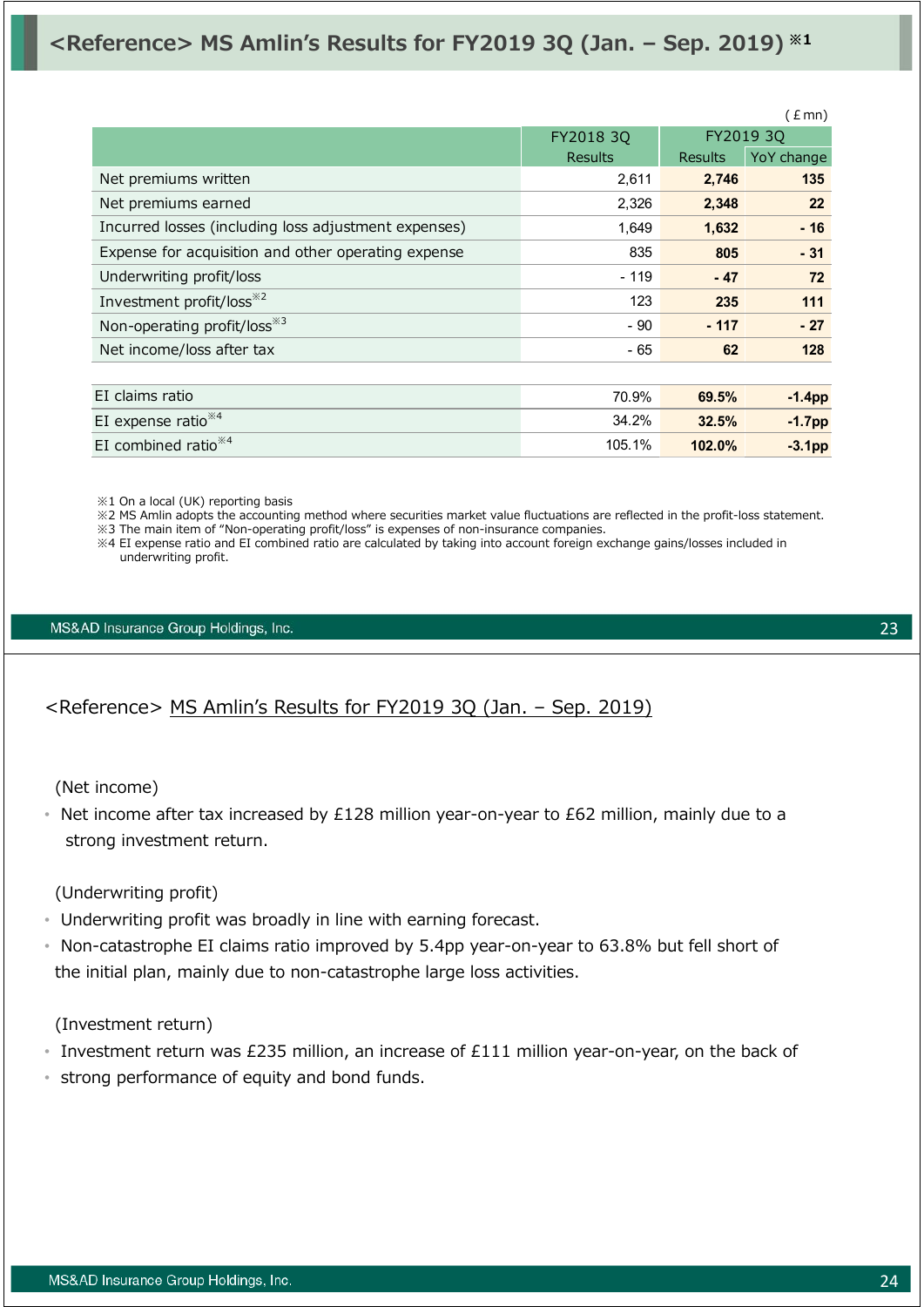# **(For reference) Economic Solvency Ratio (ESR)**



# **Projected Financial Results for FY2019**

**Reference (released on Nov. 19 2019)**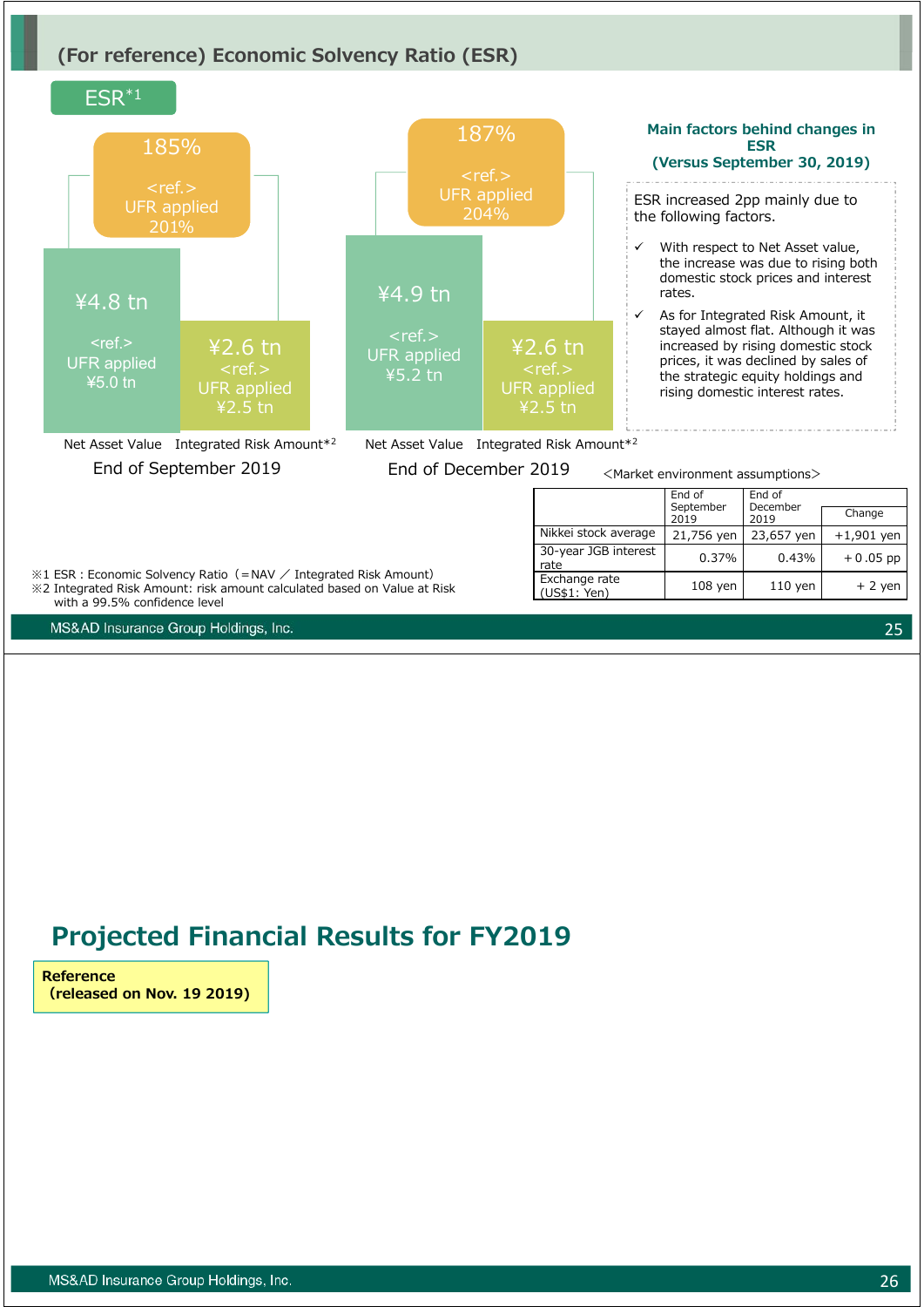# **Consolidated Earnings Forecasts for FY2019 (i) (Top line)**

- Net premiums written by non-life insurance subsidiaries are expected to be around the same level as the initial forecast on the whole, as fire and automobile insurance and others exceeded the forecast, although overseas subsidiaries while below the initial forecast due to forex exchange.
- Gross premiums written by life insurance subsidiaries are expected to decrease by 206.0 billion yen from the initial forecast, mainly due to a decline in sales at MSI Primary Life.

#### FY2018 FY2019 Forecast Results (Initial) YoY Change Change Ratio Change from the Initial Net premiums written 3,500.4 3,524.0 **3,525.0** 24.5 0.7% 1.0 Mitsui Sumitomo Insurance 1,512.4 1,541.0 **1,544.0** 31.5 2.1% 3.0 Aioi Nissay Dowa Insurance 1,233.5 1,261.0 **1,270.0** 36.4 3.0% 9.0 Mitsui Direct General Insurance 36.6 36.8 **36.0** - 0.6 -1.8% - 0.8 Overseas subsidiaries 714.6 681.0 **675.0** - 39.6 -5.5% - 6.0 FY2019 Forecast (Revised) (¥bn) **Non-life insurance subsidiaries**

### **Life insurance subsidiaries**

|                                    | FY2018                      | FY2019<br>Forecast | FY2019 Forecast (Revised)     |                   |              |                            |
|------------------------------------|-----------------------------|--------------------|-------------------------------|-------------------|--------------|----------------------------|
|                                    | (Initial)<br><b>Results</b> |                    |                               | <b>YoY Change</b> | Change Ratio | Change from<br>the Initial |
| Gross premiums income <sup>*</sup> | 1,599.9                     | 1,525.0            | 1,319.0                       | $-280.9$          | -17.6%       | - 206.0                    |
| MSI Aioi Life                      | 504.2                       | 522.0              | 519.0                         | 14.7              | 2.9%         | $-3.0$                     |
| MSI Primary Life                   | 1,095.6                     | 1,003.0            | 800.0                         | $-295.6$          | $-27.0\%$    | $-203.0$                   |
| Life insurance premiums            | 1,286.8                     | 1,143.0            | 964.0<br>$-322.8$<br>$-25.1%$ |                   |              | $-179.0$                   |

※ Gross premiums income is for domestic life insurance subsidiaries only.

MS&AD Insurance Group Holdings, Inc.

# **Consolidated Earnings Forecasts for FY2019 (ii) (Bottom line)**

(¥bn) - Net income will be 200.0 billion yen, as expected at the beginning of the year, taking into account the reversal of natural catastrophe reserve and MSI's price fluctuation reserve, the impact of reorganization of international business of MSI and a decrease in depreciation. Despite the increase burden caused by natural catastrophes such as increase in incurred loss, increase in reinstatement premiums, provision of natural catastrophe liability reserves.

|                                  | FY2018         | FY2019                |        | FY2019 Forecast (Revised) |                            |
|----------------------------------|----------------|-----------------------|--------|---------------------------|----------------------------|
|                                  | <b>Results</b> | Forecast<br>(Initial) |        | <b>YoY Change</b>         | Change from the<br>Initial |
| Ordinary profit                  | 290.8          | 298.0                 | 210.0  | - 80.8                    | - 88.0                     |
| Mitsui Sumitomo Insurance        | 226.4          | 182.0                 | 96.0   | $-130.4$                  | - 86.0                     |
| Aioi Nissay Dowa Insurance       | 61.3           | 68.0                  | 69.0   | 7.6                       | 1.0                        |
| Net income                       | 192.7          | 200.0                 | 200.0  | 7.2                       |                            |
| Mitsui Sumitomo Insurance        | 171.1          | 136.0                 | 96.0   | $-75.1$                   | $-40.0$                    |
| Aioi Nissay Dowa Insurance       | 37.3           | 40.0                  | 40.0   | 2.6                       |                            |
| Mitsui Direct General Insurance  | 0.2            | 0.1                   | 0.1    | $-0.1$                    |                            |
| MSI Aioi Life                    | 7.9            | 10.0                  | 10.0   | 2.0                       |                            |
| MSI Primary Life                 | 23.3           | 17.0                  | 17.0   | $-6.3$                    |                            |
| Overseas subsidiaries            | 19.3           | 38.0                  | 40.0   | 20.6                      | 2.0                        |
| Consolidation adjustments, other | - 66.5         | $-41.1$               | $-3.1$ | 63.4                      | 38.0                       |
| ROE (financial accounting basis) | 6.8%           | 7.1%                  | 7.1%   | 0.3 <sub>pp</sub>         |                            |

※ Consolidated net income represents net income attributable to owners of the parent.

Net income of subsidiaries is on an equity stake basis, same hereafter.

(¥bn)

**Reference (announced on Nov. 19 2019)**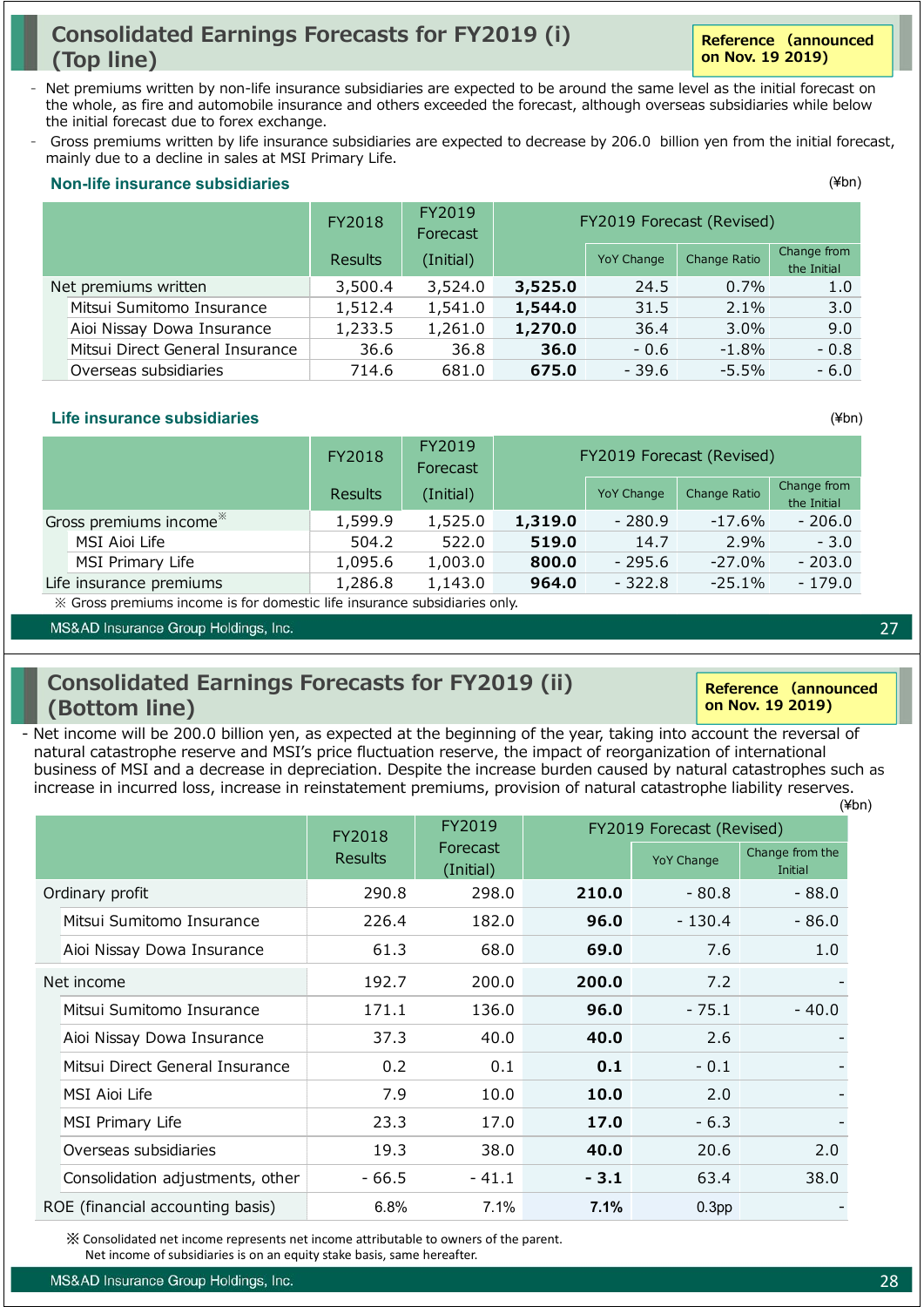# **Consolidated Earnings Forecasts for FY2019 (ii) – Natural Catastrophes**

### **<Impact of domestic natural catastrophes> (Referance)**

|                     | FY2019     | FY2019 (Revised) |                  |                           |                  |
|---------------------|------------|------------------|------------------|---------------------------|------------------|
|                     | (Forecast) |                  | Change from      |                           |                  |
|                     |            |                  | initial forecast |                           | Uitimate Payment |
| Net incurred losses | 55.0       | 123.0            | 68.0             | Typhoon "Faxai " (No.15)  |                  |
| <b>MSI</b>          | 33.0       | 70.0             | 37.0             | Typhoon "Hagibis "(No.19) |                  |
| ADI                 | 22.0       | 53.0             | 31.0             | *As of the present        |                  |

### **<Balance of catastrophe reserves(fire and allied)>**

| End of |            |                          | FY2019 (Revised) |           |                |                                 |  |  |  |
|--------|------------|--------------------------|------------------|-----------|----------------|---------------------------------|--|--|--|
|        |            | FY2018<br><b>Balance</b> | Reversal         | Provision | <b>Balance</b> | Change from<br>initial forecast |  |  |  |
|        | Total      | 163.9                    | 77.5             | 75.1      | 161.5          | $-20.0$                         |  |  |  |
|        | <b>MSI</b> | 89.0                     | 40.7             | 50.9      | 99.1           | $-0.3$                          |  |  |  |
|        | ADI        | 74.9                     | 36.8             | 24.2      | 62.4           | $-19.7$                         |  |  |  |

※Plan for additional provision at the end of FY2019︓ MSI 30.0 billion yen

### **<Impact of overseas natural catastrophes>**

|                     |          | FY2019     | FY2019 (Revised) |                                 |
|---------------------|----------|------------|------------------|---------------------------------|
|                     |          | (Forecast) |                  | Change from<br>initial forecast |
| Net incurred losses |          | 41.2       | 30.5             | $-10.7$                         |
|                     | ADI      | 14.5       | 13.5             | $-1.0$                          |
|                     | MS Amlin | 26.7       | 17.0             | - 9.7                           |

※ Overseas natural catastrophes for the above two campanies only

MS&AD Insurance Group Holdings, Inc.

# **Consolidated Earnings Forecasts for FY2019 (iii) - YoY Comparison**

- Net income for full-year of FY2019 is expected 200.0 billion yen as unchanged from the initial forecast.

- The full-year forecast takes into account increases in costs due to natural catastrophes in Japan, including ((1) reinsurance costs, (2) incurred losses, and (4) provision of natural catastrophe policy reserves※).
	- ※ Fire insurance reserves to address the risk of major natural catastrophes (in the chart below, the difference from the ordinary unearned premium is included in (4)).



**Reference (announced on Nov. 19 2019)**

# (¥bn)

|                           | FY2019           |  |  |  |
|---------------------------|------------------|--|--|--|
|                           | Ootlook for      |  |  |  |
|                           | Uitimate Payment |  |  |  |
| Typhoon "Faxai " (No.15)  | 135.0            |  |  |  |
| Typhoon "Hagibis "(No.19) | 230.0            |  |  |  |
| X As of the present       |                  |  |  |  |

MS&AD Insurance Group Holdings, Inc.

29

**Reference (announced on Nov. 19 2019)**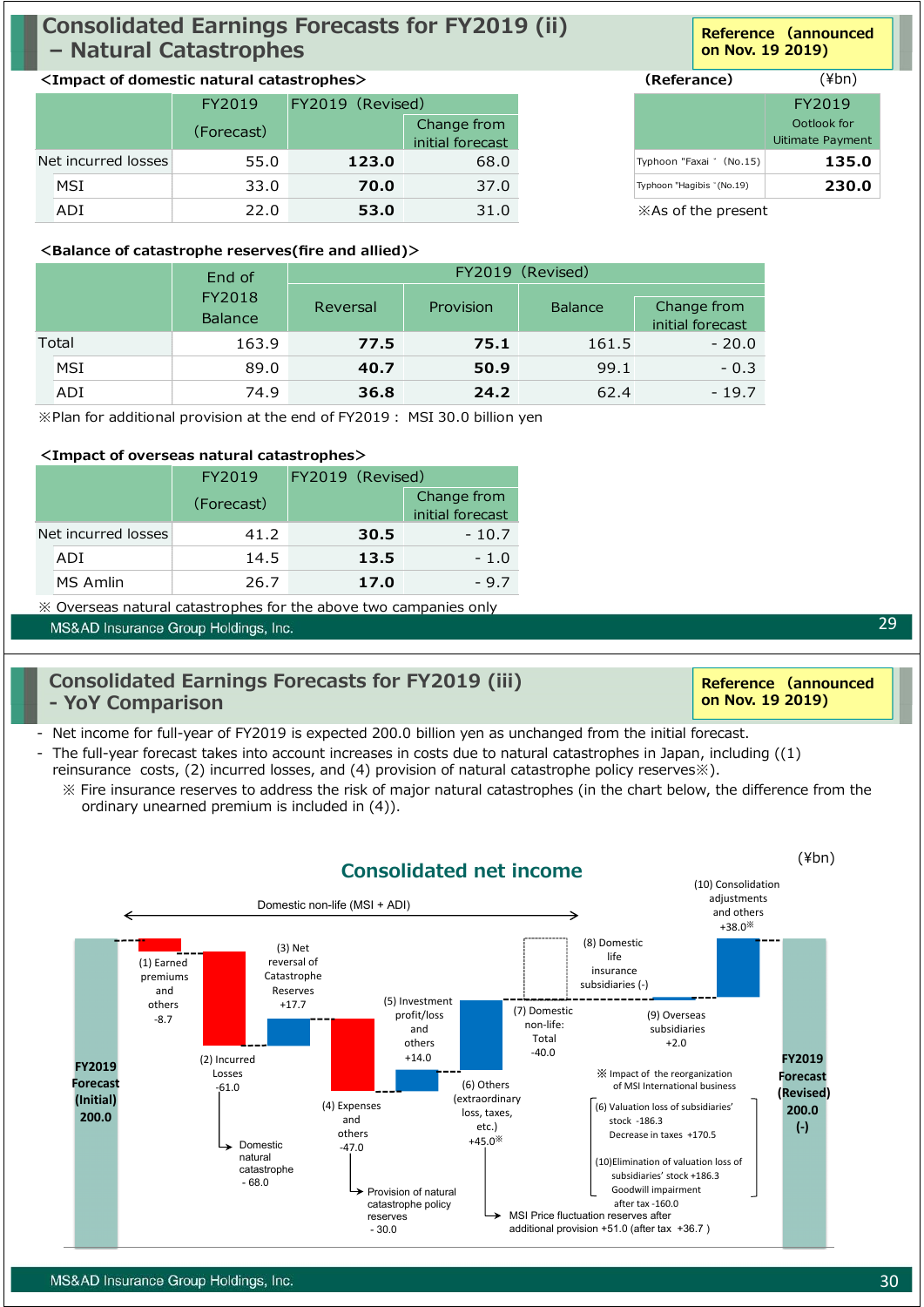# **Consolidated Earnings Forecasts for FY2019 (iv)**

**Reference (announced on Nov. 19 2019)**

(¥bn)

Group Adjusted Profit is revised downward by 43.0 billion yen to 220.0 billion yen because of the decrease in the Domestic non-life insurance.

|                                             | FY2018  | FY2019                |         | FY2019 Forecast (Revised) |                            |  |  |
|---------------------------------------------|---------|-----------------------|---------|---------------------------|----------------------------|--|--|
|                                             | Results | Forecast<br>(Initial) |         | <b>YoY Change</b>         | Change from the<br>Initial |  |  |
| Group Adjusted Profit                       | 189.8   | 263.0                 | 220.0   | 30.1                      | $-43.0$                    |  |  |
| Domestic non-life insurance                 | 146.9   | 186.0                 | 107.0   | $-39.9$                   | $-79.0$                    |  |  |
| Domestic life insurance                     | 31.6    | 29.0                  | 29.0    | $-2.6$                    |                            |  |  |
| International business                      | 5.4     | 42.0                  | 47.0    | 41.5                      | 5.0                        |  |  |
| Financial services/Risk related<br>services | 5.8     | 6.0                   | 7.0     | 1.1                       | 1.0                        |  |  |
| Other numerical management targets          |         |                       |         |                           |                            |  |  |
| Increase in EEV of MSI Aioi Life            | 819.4   | 927.0                 | 902.0   | 82.6                      | $-25.0$                    |  |  |
| Group Adjusted ROE                          | 6.1%    | 8.7%                  | $7.1\%$ | 1.0 <sub>pp</sub>         | $-1.6$ pp                  |  |  |

#### Group Adjusted Profit for the forecasts FY2019



※1 "+" in case of provision, "-" in case of reversal

※<sup>2</sup> Amortization of goodwill and others: -180.7 billion yen, extraordinary income/loss excluding reserves for price fluctuation: 150.0 billion yen [Decrease in tax expenses due to reorganization of international business of MSI : 140.5 billion yen)]

MS&AD Insurance Group Holdings, Inc.

# **Major Assumptions for Earnings Forecasts for FY2019**

**Reference (announced on Nov. 19 2019)**

(¥bn)

31

|                                                            |               |                                                                                                                                     | Mitsui Sumitomo Insurance | Aioi Nissay Dowa Insurance |                |  |  |
|------------------------------------------------------------|---------------|-------------------------------------------------------------------------------------------------------------------------------------|---------------------------|----------------------------|----------------|--|--|
| Assumptions concerning the financial<br>market environment |               | Assumes the level at the end of September 2019<br>Nikkei average : ¥21,756 USD\$1 = JPY¥108 EUR€1 = JPY¥118<br>GBP $E1 = JPY$ ¥ 133 |                           |                            |                |  |  |
| Domestic natural catastrophes<br>occurred in FY2019        |               | 70.0                                                                                                                                | $(+37.0)$                 |                            | 53.0 $(+31.0)$ |  |  |
| Catastrophe reserves Provision                             |               | 50.9                                                                                                                                | $(+29.5)$                 | 24.2                       | $(+1.1)$       |  |  |
| (For fire insurance)                                       | Reversal      | 40.7                                                                                                                                | $(+29.8)$                 | 36.8                       | $(+20.8)$      |  |  |
|                                                            | Net provision | 10.1                                                                                                                                | $(-0.3)$                  | - 12.6                     | $(-19.7)$      |  |  |
| Catastrophe reserves Provision                             |               | 21.4                                                                                                                                | $(+0.1)$                  | 22.7                       | $(-)$          |  |  |
| (For voluntary                                             | Reversal      | 12.0                                                                                                                                | $(-2.2)$                  | 36.4                       | $(+2.6)$       |  |  |
| automobile insurance)                                      | Net provision | 9.4                                                                                                                                 | $(+2.3)$                  | - 13.7                     | $(-2.6)$       |  |  |
| Effective corporate tax rate                               |               |                                                                                                                                     | 27.9%                     |                            |                |  |  |

※Overseas natural catastrophes: MS Amlin 17.0(-9.7) billion yen ; ADI 13.5(-1.0) billion yen.

 $\%$ Additional provision for the catastrophe reserve (fire insurance) is planned at MSI 30.0(+30.0) billion yen.

※Additional provision for the price fluctuation reserve of 25.0(+25.0) billion yen is planned at MSI and 10.0 billion yen(as expected at the beginning of the year) is planned at ADI.

※Figures in ( ) show change from the initial forecast.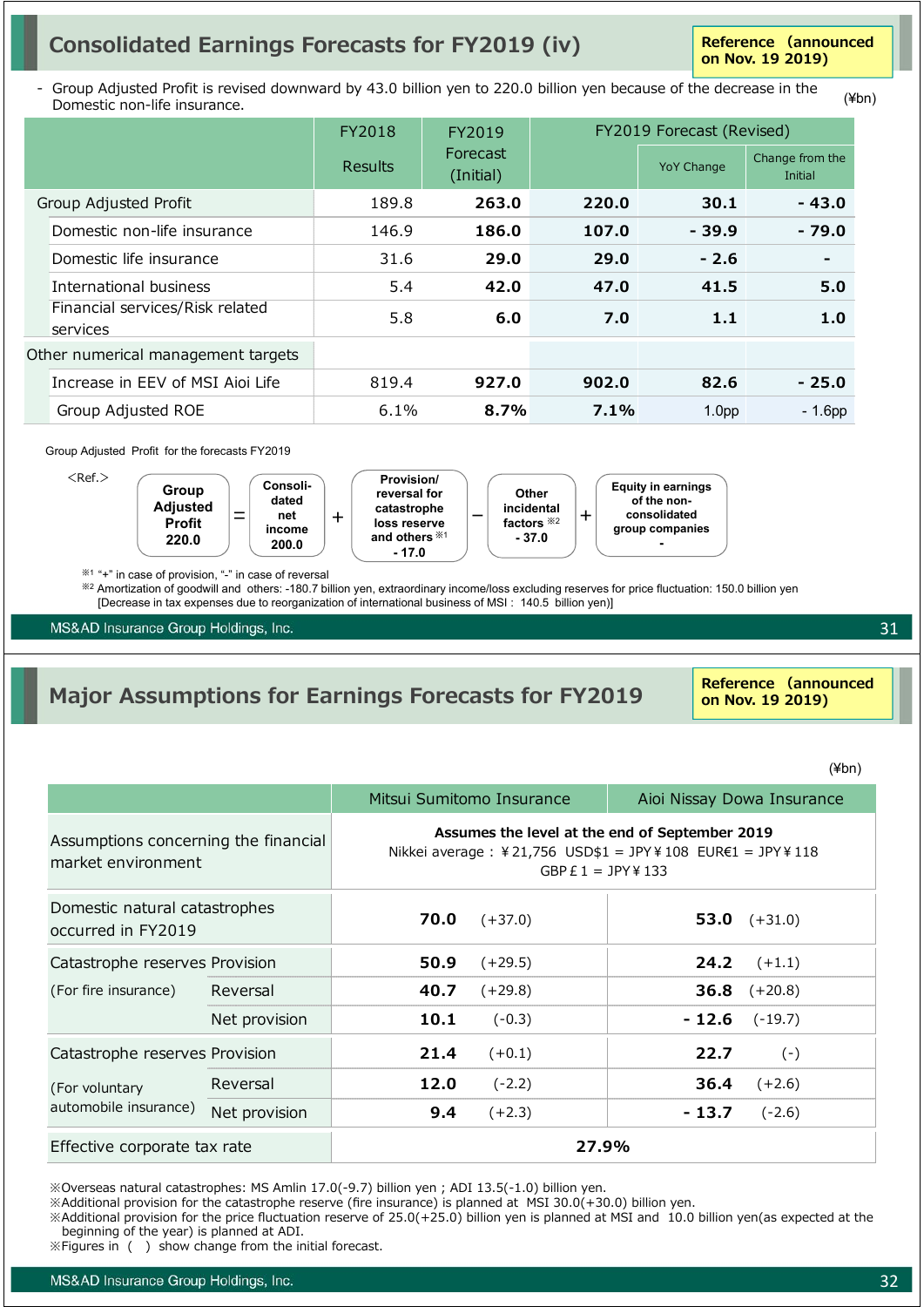# **Earnings Forecasts for FY2019 –Domestic Non-Life Insurance Companies (MSI&ADI) (i)**

**Reference (announced on Nov. 19 2019)**

|                                                                       |       | Simple Sum |                   |                               | MSI (Non-Consolidated) |                   |                               | ADI (Non-Consolidated) |               | $(\n{Fbn})$                   |
|-----------------------------------------------------------------------|-------|------------|-------------------|-------------------------------|------------------------|-------------------|-------------------------------|------------------------|---------------|-------------------------------|
|                                                                       |       |            | YoY<br>Change     | Change<br>from the<br>initial |                        | YoY<br>Change     | Change<br>from the<br>Initial |                        | YoY<br>Change | Change<br>from the<br>Initial |
| Net premiums written <sup>*1</sup>                                    |       | 2,814.0    | 67.9              | $12.0$                        | 1,544.0                | 31.5              | 3.0                           | 1,270.0                | 36.4          | 9.0                           |
| Earned premiums <sup>*2</sup>                                         |       | 2,426.6    | 35.9              | $-8.7$                        | 1,341.5                | 14.3              | $-6.8$                        | 1,085.1                | 21.5          | $-1.9$                        |
| Incurred losses (including loss<br>adjustment expenses) <sup>32</sup> | $(-)$ | 1,511.1    | $-79.0$           | 61.0                          | 828.8                  | $-28.3$           | 49.5                          | 682.3                  | $-50.6$       | 11.5                          |
| Underwriting expenses <sup>*2</sup>                                   | $(-)$ | 867.9      | 47.3              | 11.2                          | 469.7                  | 26.3              | 4.9                           | 398.2                  | 21.0          | 6.3                           |
| Commissions and collection<br>expenses <sup>32</sup>                  |       | 512.4      | 24.3              | 9.7                           | 272.2                  | 14.1              | 5.4                           | 240.2                  | 10.1          | 4.3                           |
| Other underwriting expenses <sup>32</sup>                             |       | 355.5      | 23.0              | 1.5                           | 197.5                  | 12.1              | $-0.5$                        | 158.0                  | 10.8          | 2.0                           |
| Underwriting profit/loss prior to<br>reflecting catastrophe reserve   |       | 13.6       | 30.5              | $-116.7$                      | 24.0                   | $-1.1$            | $-82.0$                       | $-10.4$                | 31.6          | $-34.7$                       |
| Net catastrophe reserve                                               |       | $-8.6$     | $-88.4$           | 17.7                          | $-30.0$                | $-52.2$           |                               | 21.4                   | $-36.1$       | 17.7                          |
| Underwriting profit/loss after<br>reflecting catastrophe reserve      |       | 5.0        | $-57.8$           | $-99.0$                       | $-6.0$                 | $-53.3$           | $-82.0$                       | 11.0                   | $-4.5$        | $-17.0$                       |
| EI loss ratio <sup>*2</sup>                                           |       | 62.3%      | $-4.2pp$          | 2.8 <sub>pp</sub>             | 61.8%                  | $-2.8pp$          | 4.0pp                         | 62.9%                  | $-6.0pp$      | 1.2 <sub>pp</sub>             |
| Net loss ratio <sup>**1</sup>                                         |       | 63.0%      | $-3.9pp$          | 1.3 <sub>pp</sub>             | 62.6%                  | $-3.6pp$          | 1.7 <sub>pp</sub>             | 63.4%                  | $-4.4$ pp     | 0.6 <sub>pp</sub>             |
| Net expense ratio <sup>*1</sup>                                       |       | 33.5%      | 1.0 <sub>pp</sub> | 0.3 <sub>pp</sub>             | 32.6%                  | 1.1 <sub>pp</sub> | 0.2 <sub>pp</sub>             | 34.5%                  | $0.7$ pp      | 0.3 <sub>pp</sub>             |
| Combined ratio <sup>*1</sup>                                          |       | 96.5%      | $-2.9pp$          | 1.6 <sub>pp</sub>             | 95.2%                  | $-2.5$ pp         | 1.9 <sub>pp</sub>             | 97.9%                  | $-3.7pp$      | 0.9 <sub>pp</sub>             |

※1 All lines ※2 Excludes residential earthquake and CALI (compulsory auto liability insurance)

※ "Earned premiums" are calculated with adjustments including unearned premiums (excl. natural catastrophe policy reserves) and reserve funds.

#### MS&AD Insurance Group Holdings, Inc.

# **Earnings Forecasts for FY2019 –Domestic Non-Life Insurance Companies (MSI&ADI) (ii)**

**Reference (announced on Nov. 19 2019)**

(¥bn)

|                                                          | Simple Sum |               |                                      | MSI (Non-Consolidated) |               |                                      | ADI (Non-Consolidated) |               |                                      |
|----------------------------------------------------------|------------|---------------|--------------------------------------|------------------------|---------------|--------------------------------------|------------------------|---------------|--------------------------------------|
|                                                          |            | YoY<br>Change | Change<br>from the<br><b>Initial</b> |                        | YoY<br>Change | Change<br>from the<br><b>Initial</b> |                        | YoY<br>Change | <b>Change</b><br>from the<br>Initial |
| <b>Underwriting profit/loss</b>                          | 5.0        | $-57.8$       | $-99.0$                              | $-6.0$                 | $-53.3$       | $-82.0$                              | 11.0                   | $-4.5$        | $-17.0$                              |
| Net interest and dividends income                        | 110.4      | $-10.9$       | 2.6                                  | 71.9                   | $-9.8$        | $-0.3$                               | 38.5                   | $-1.1$        | 2.9                                  |
| Gains/losses on sales of securities                      | 89.0       | $-44.1$       | 16.6                                 | 56.6                   | $-59.5$       | 1.4                                  | 32.4                   | 15.3          | 15.2                                 |
| Impairment losses on securities (-)                      | 13.3       | 7.1           | 4.1                                  | 10.3                   | 6.2           | 4.1                                  | 3.0                    | 0.9           |                                      |
| Investment profit/loss and other<br>ordinary profit/loss | 160.0      | $-64.9$       | 14.0                                 | 102.0                  | $-77.1$       | $-4.0$                               | 58.0                   | 12.1          | 18.0                                 |
| Ordinary profit/loss                                     | 165.0      | $-122.8$      | $-85.0$                              | 96.0                   | $-130.4$      | $-86.0$                              | 69.0                   | 7.6           | 1.0                                  |
| <b>Extraordinary income/loss</b>                         | - 153.9    | $-136.9$      | $-134.1$                             | - 138.2                | $-135.0$      | $-134.4$                             | $-15.7$                | $-1.9$        | 0.3                                  |
| Net income/loss                                          | 136.0      | $-72.4$       | $-40.0$                              | 96.0                   | - 75.1        | $-40.0$                              | 40.0                   | 2.6           |                                      |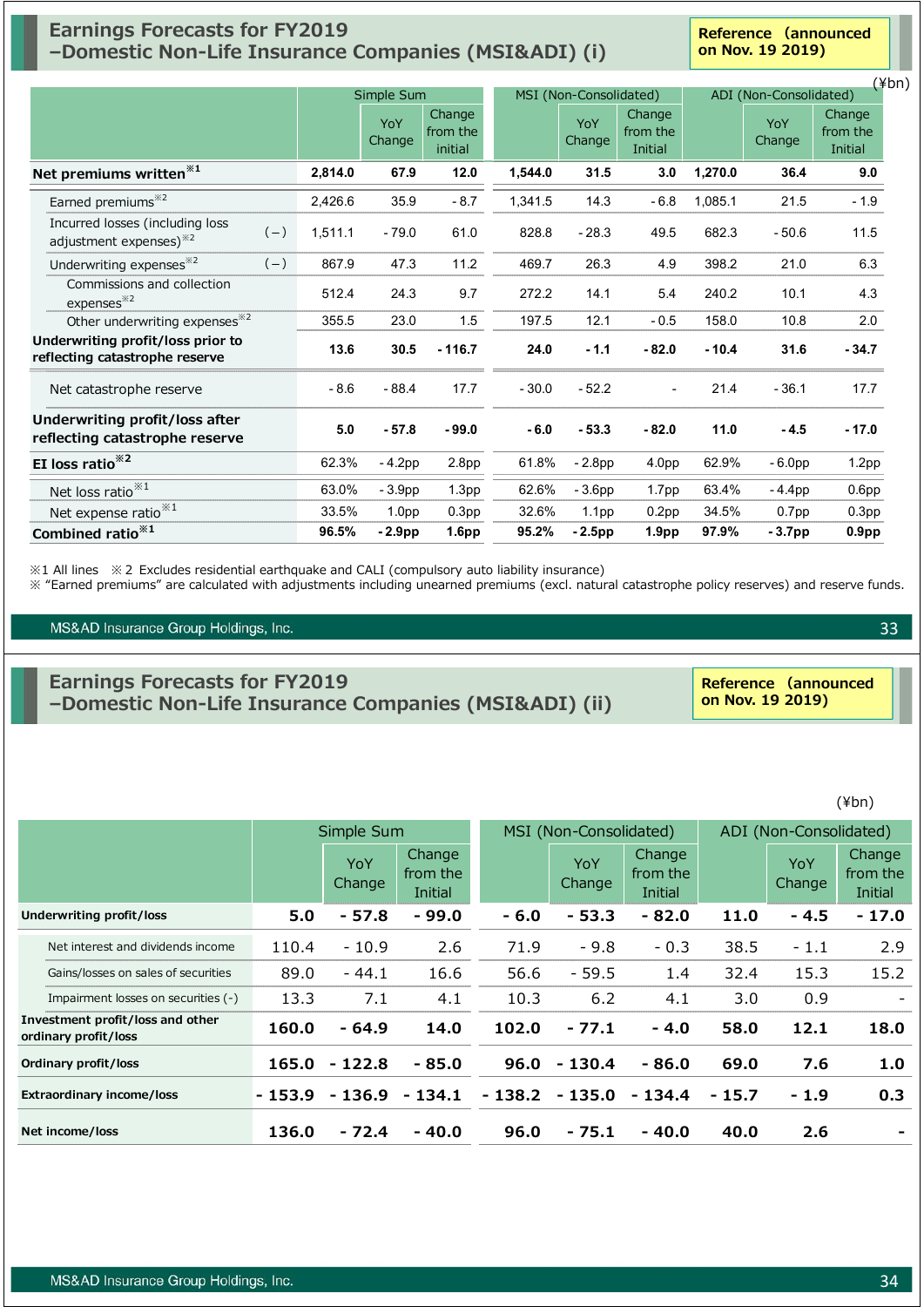# **Earnings Forecasts for FY2019 – Domestic Life Insurance Companies – MSI Aioi Life**

**Reference (announced on Nov. 19 2019)**

# **Key financial data**

| <b>INCY INTERNATION</b>                               |                |                       |          |                           | $(\n{Fbn})$                   |
|-------------------------------------------------------|----------------|-----------------------|----------|---------------------------|-------------------------------|
|                                                       | FY2018         | FY2019                |          | FY2019 Forecast (Revised) |                               |
|                                                       | <b>Results</b> | Forecast<br>(Initial) |          | <b>YoY Change</b>         | Change<br>from the<br>Initial |
| Amount of new policies <sup>**</sup>                  | 3,114.5        | 2,834.1               | 2,090.7  | $-32.9%$                  | $-743.4$                      |
| Annualized premiums of new policies <sup>*</sup>      | 51.1           | 32.1                  | 30.2     | $-40.9%$                  | $-1.9$                        |
| Amount of policies in force <sup>**</sup>             | 24,533.1       | 25,055.6              | 24,500.8 | $-0.1\%$                  | $-554.8$                      |
| Annualized premiums of policies in force <sup>*</sup> | 431.5          | 454.5                 | 448.5    | 3.9%                      | $-6.0$                        |
| Gross premiums income                                 | 504.2          | 522.0                 | 519.0    | 14.7                      | $-3.0$                        |
| Ordinary profit/loss                                  | 19.5           | 21.9                  | 22.0     | 2.5                       | 0.1                           |
| Net income/loss                                       | 7.9            | 10.0                  | 10.0     | 2.0                       |                               |

※Amount of new policies , annualized premiums of new policies, amount of policies in force and annualized premiums of policies in force are total sum of personal insurance and personal annuity insurance.

#### MS&AD Insurance Group Holdings, Inc.

# **Earnings Forecasts for FY2019 – Domestic Life Insurance Companies – MSI Primary Life**

#### **Reference (announced on Nov. 19 2019)**

# **Key financial data**

|                             |                |                       |         |                            | $(\n{Fbn})$ |
|-----------------------------|----------------|-----------------------|---------|----------------------------|-------------|
|                             | FY2018         | FY2019                |         | FY2019 Forecast (Revised)  |             |
|                             | <b>Results</b> | Forecast<br>(Initial) |         | Change from the<br>Initial |             |
| Amount of new policies      | 1,118.2        | 1,122.7               | 812.0   | $-27.4\%$                  | $-310.7$    |
| Amount of policies in force | 6,678.5        | 7,278.0               | 6,563.0 | $-1.7\%$                   | $-715.0$    |
| Gross premiums income       | 1,095.6        | 1,003.0               | 800.0   | $-295.6$                   | $-203.0$    |
| Ordinary profit/loss        | 35.5           | 27.8                  | 15.8    | $-19.7$                    | $-11.9$     |
| Net income/loss             | 23.3           | 17.0                  | 17.0    | $-6.3$                     |             |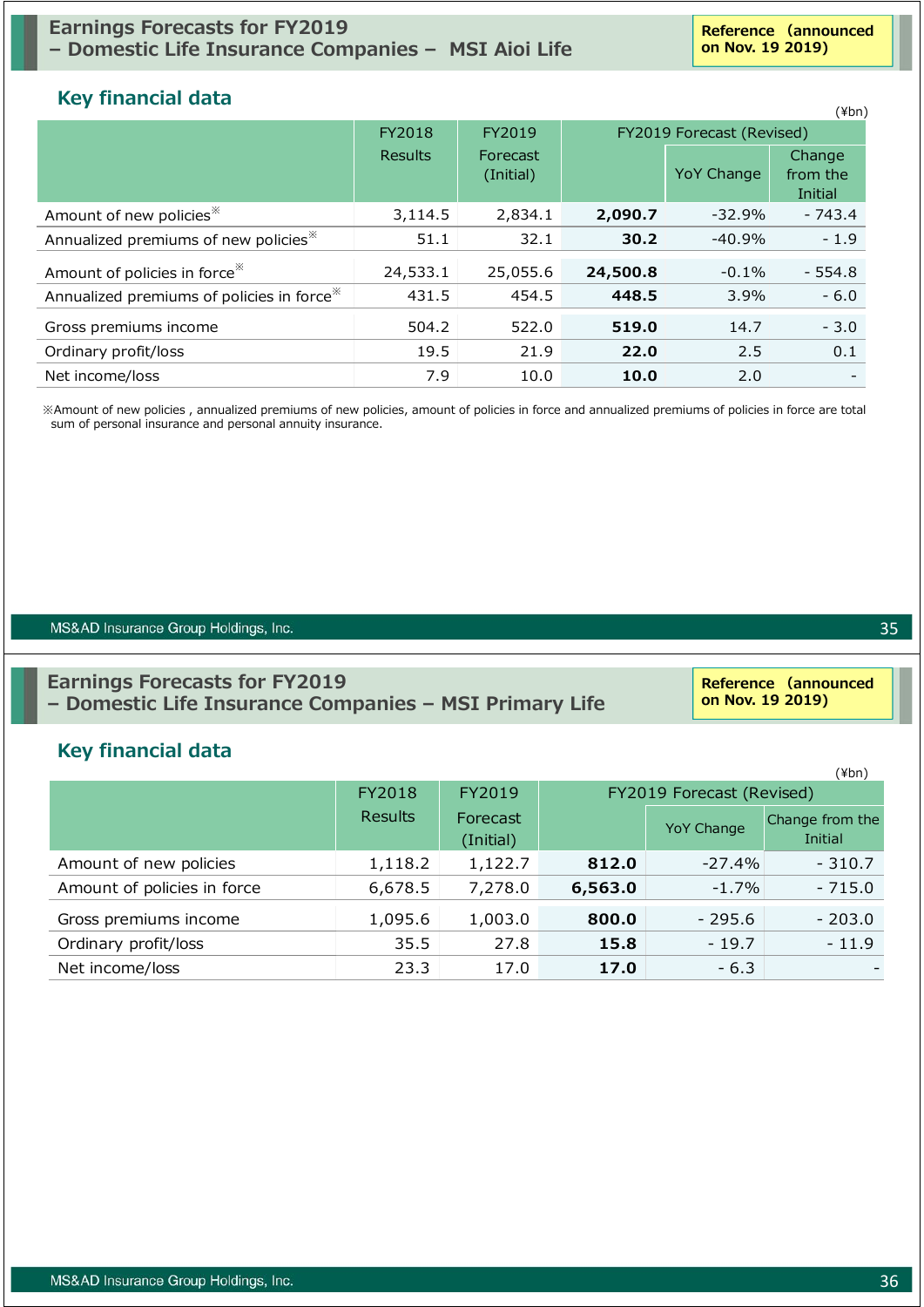#### **Overseas subsidiaries**

|                              | FY2018         | FY2019<br>Forecast | FY2019 Forecast (Revised) |                   |                            |
|------------------------------|----------------|--------------------|---------------------------|-------------------|----------------------------|
|                              | <b>Results</b> | (Initial)          |                           | <b>YoY Change</b> | Change from<br>the Initial |
| Net premiums written         | 714.6          | 681.0              | 675.0                     | $-39.6$           | $-6.0$                     |
| Asia                         | 184.0          | 181.0              | 175.7                     | $-8.3$            | $-5.3$                     |
| Europe                       | 486.0          | 452.7              | 453.7                     | $-32.2$           | 1.0                        |
| (of which, MS Amlin)         | 447.7          | 412.6              | 415.3                     | $-32.4$           | 2.7                        |
| Americas                     | 44.5           | 47.3               | 45.6                      | 0.9               | $-1.7$                     |
| Net income/loss              | 19.3           | 38.0               | 40.0                      | 20.6              | 2.0                        |
| Asia                         | 26.1           | 16.2               | 16.0                      | $-10.1$           | $-0.2$                     |
| Europe                       | - 19.0         | 3.4                | 4.6                       | 23.6              | 1.3                        |
| (of which, MS Amlin)         | $-13.7$        | 6.2                | 7.3                       | 21.0              | 1.0                        |
| Americas                     | 4.0            | 3.1                | 3.1                       | $-0.9$            |                            |
| International life insurance | 8.2            | 15.3               | 16.2                      | 8.0               | 0.9                        |

#### MS&AD Insurance Group Holdings, Inc.

# **<Reference> Earnings Forecasts for FY2019 –Domestic Non-Life Insurance Companies (MSI&ADI) (i)**

# **Net premiums written** (¥bn)

|                                                         | Simple Sum |          |  |  |  |
|---------------------------------------------------------|------------|----------|--|--|--|
|                                                         |            | Growth   |  |  |  |
| Fire and allied                                         | 403.5      | 5.5%     |  |  |  |
| Marine                                                  | 68.5       | $-2.7%$  |  |  |  |
| Personal accident                                       | 201.6      | $-6.4\%$ |  |  |  |
| Voluntary automobile                                    | 1,378.7    | $2.7\%$  |  |  |  |
| CALI                                                    | 348.2      | $3.2\%$  |  |  |  |
| Other                                                   | 413.5      | 3.9%     |  |  |  |
| Total                                                   | 2,814.0    | 2.5%     |  |  |  |
| Total excluding<br>residential EQ<br>insurance and CALI | 2,465.0    | $2.4\%$  |  |  |  |

# Growth Growth Growth Fire and allied **403.5** 5.5% **205.7** 3.5% **197.8** 7.6% Marine **68.5** -2.7% **61.0** -2.0% **7.5** -8.0% Personal accident **201.6** -6.4% **146.3** -3.4% **55.3** -13.5% Voluntary automobile **1,378.7** 2.7% **669.0** 1.8% **709.7** 3.6% CALI **348.2** 3.2% **185.0** 3.9% **163.2** 2.5% Other **413.5** 3.9% **277.0** 4.6% **136.5** 2.5% Total **2,814.0** 2.5% **1,544.0** 2.1% **1,270.0** 3.0% **2,465.0** 2.4% **1,358.5** 1.8% **1,106.5** 3.0% MSI (Non-Consolidated) ADI (Non-Consolidated)

(¥bn)

37

**Reference (announced on Nov. 19 2019)**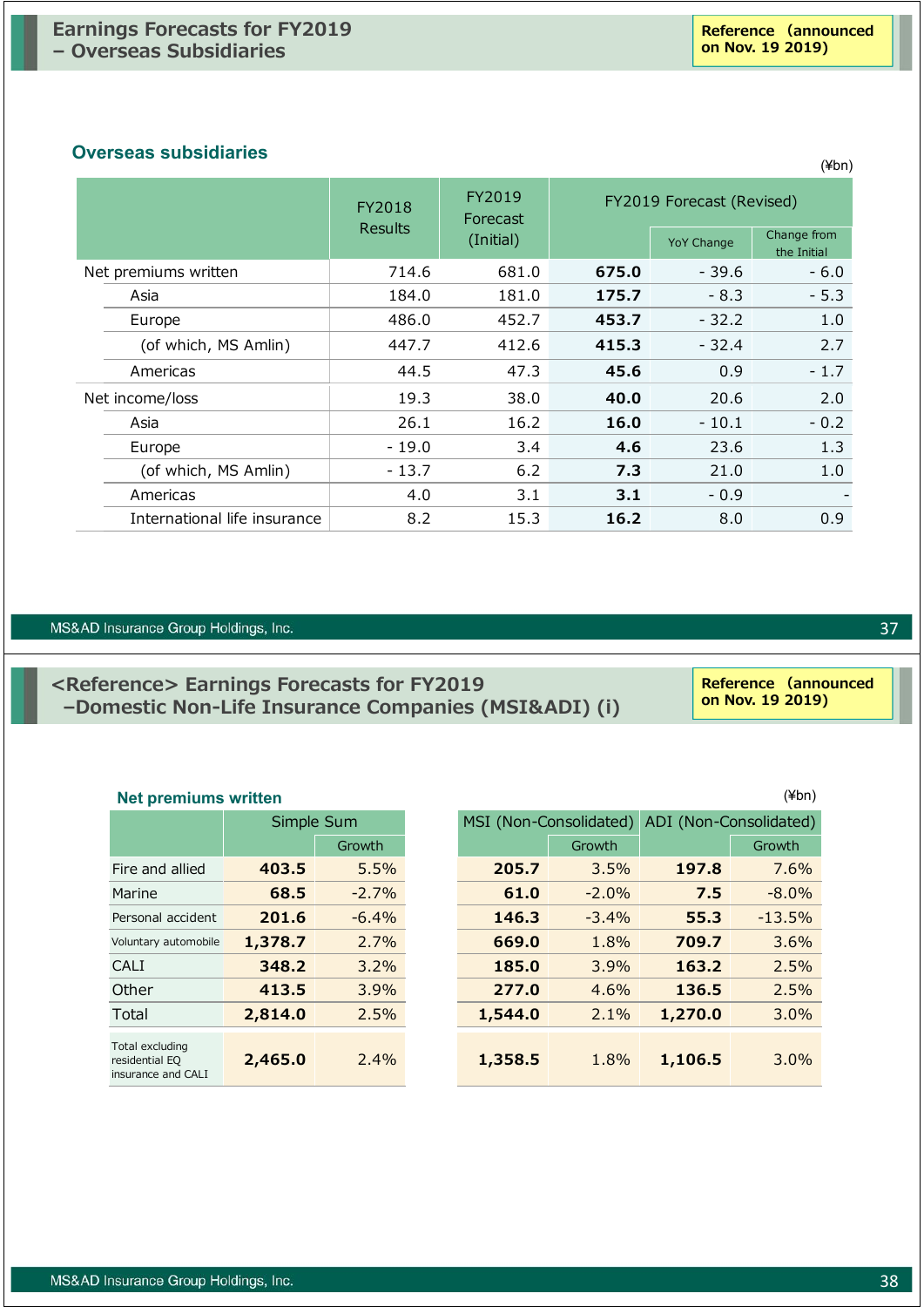#### **EI loss ratio**

|                                                           | EI Loss Ratio |                   |                        |                   |       |                        |
|-----------------------------------------------------------|---------------|-------------------|------------------------|-------------------|-------|------------------------|
|                                                           |               | Simple Sum        | MSI (Non-consolidated) |                   |       | ADI (Non-consolidated) |
|                                                           |               | <b>YoY Change</b> |                        | <b>YoY Change</b> |       | <b>YoY Change</b>      |
| Fire and allied                                           | 74.2%         | $-37.7$ pp        | 74.8%                  | $-34.3pp$         | 73.6% | $-41.4pp$              |
| Marine                                                    | 59.0%         | $-1.9pp$          | 63.1%                  | 6.8pp             | 25.3% | $-71.9$ pp             |
| Personal accident                                         | 53.3%         | 2.1 <sub>pp</sub> | 52.0%                  | 0.5 <sub>pp</sub> | 56.7% | 6.2pp                  |
| Voluntary automobile                                      | 61.5%         | 1.8 <sub>pp</sub> | 61.0%                  | 1.5 <sub>pp</sub> | 62.0% | 2.1 <sub>pp</sub>      |
| Other                                                     | 58.5%         | 3.3 <sub>pp</sub> | 59.1%                  | 6.2pp             | 57.4% | $-2.4$ pp              |
| Total (excluding<br>residential EQ<br>insurance and CALI) | 62.3%         | $-4.2$ pp         | 61.8%                  | $-2.8pp$          | 62.9% | $-6.0pp$               |
| (Excl. impact of nat.<br>cat.)                            | 57.3%         | 0.6 <sub>pp</sub> | 57.8%                  | 1.4 <sub>pp</sub> | 56.8% | $-0.2$ pp              |

 $\%$  Incurred losses = Net loss paid + loss adjustment expenses + movement in outstanding claims

※ Earned premiums, a denominator of EI loss ratio, are calculated with adjustments including unearned premiums (excl. natural catastrophe policy reserves) and reserve funds.

※ "Impact of nat. cat." means incurred loss from domestic and overseas natural catastrophes in the each year deducting the collected amount of Cat Bonds related to natural catastrophes in FY 2018.

MS&AD Insurance Group Holdings, Inc.

# **Abbreviations of company names used in this presentation**

- 
- 
- 
- 
- 
- 
- 
- 

• MS&AD Holdings : MS&AD Insurance Group Holdings, Inc. • MS&AD︓ MS&AD Insurance Group • Mitsui Sumitomo Insurance, MSI : Mitsui Sumitomo Insurance Co., Ltd. • Aioi Nissay Dowa Insurance, ADI : Aioi Nissay Dowa Insurance Co., Ltd. • Mitsui Direct General : Mitsui Direct General Insurance Co., Ltd. • MSI Aioi Life : Mitsui Sumitomo Aioi Life Insurance Co., Ltd. • MSI Primary Life : Mitsui Sumitomo Primary Life Insurance Co., Ltd. • MS Amlin :  $MS = MS$  Amlin plc (MS Amlin Limited at present) and its subsidiaries